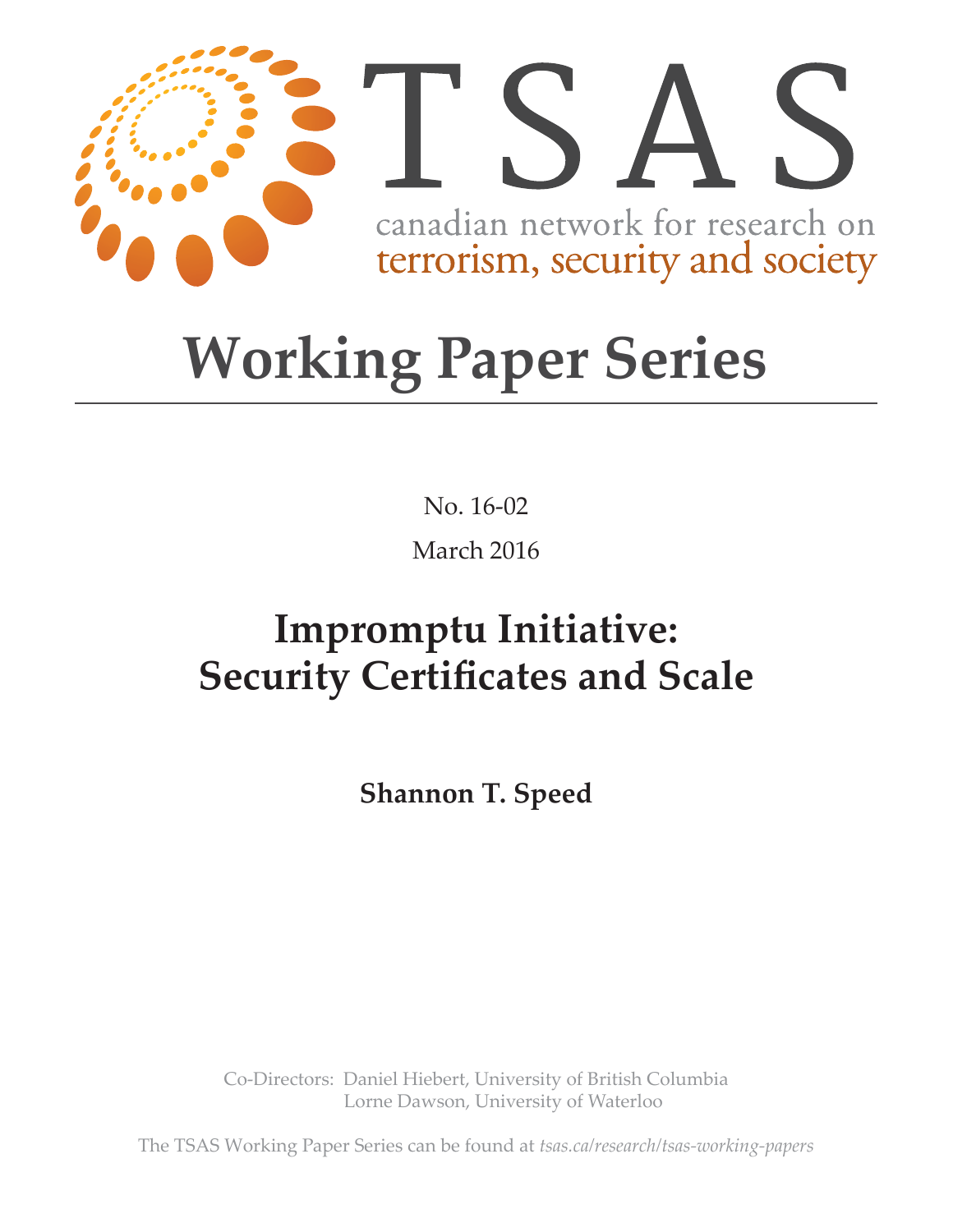### **The Canadian Network for Research on Terrorism, Security, and Society**

TSAS is supported as a national strategic initiative funded by **SSHRC** and **Public Safety Canada**, along with the following departments of the federal government:

- Royal Canadian Mounted Police
- Canadian Security Intelligence Service
- Immigration, Refugees, and Citizenship Canada
- Correctional Services Canada
- Defence Research and Development Canada
- Global Affiars Canada
- Security Intelligence Review Committee
- Office of the Communications Security Establishmnet Commissioner

TSAS also receives financial support from several Canadian universities, including the University of British Columbia and the University of Waterloo.

Views expressed in this manuscript are those of the author(s) alone. For more information, contact the Co-directors of the Centre, Daniel Hiebert, Department of Geography, UBC (daniel.hiebert@ubc.ca) and Lorne Dawson, Department of Sociology and Legal Studies, University of Waterloo (ldawson@uwaterloo.ca).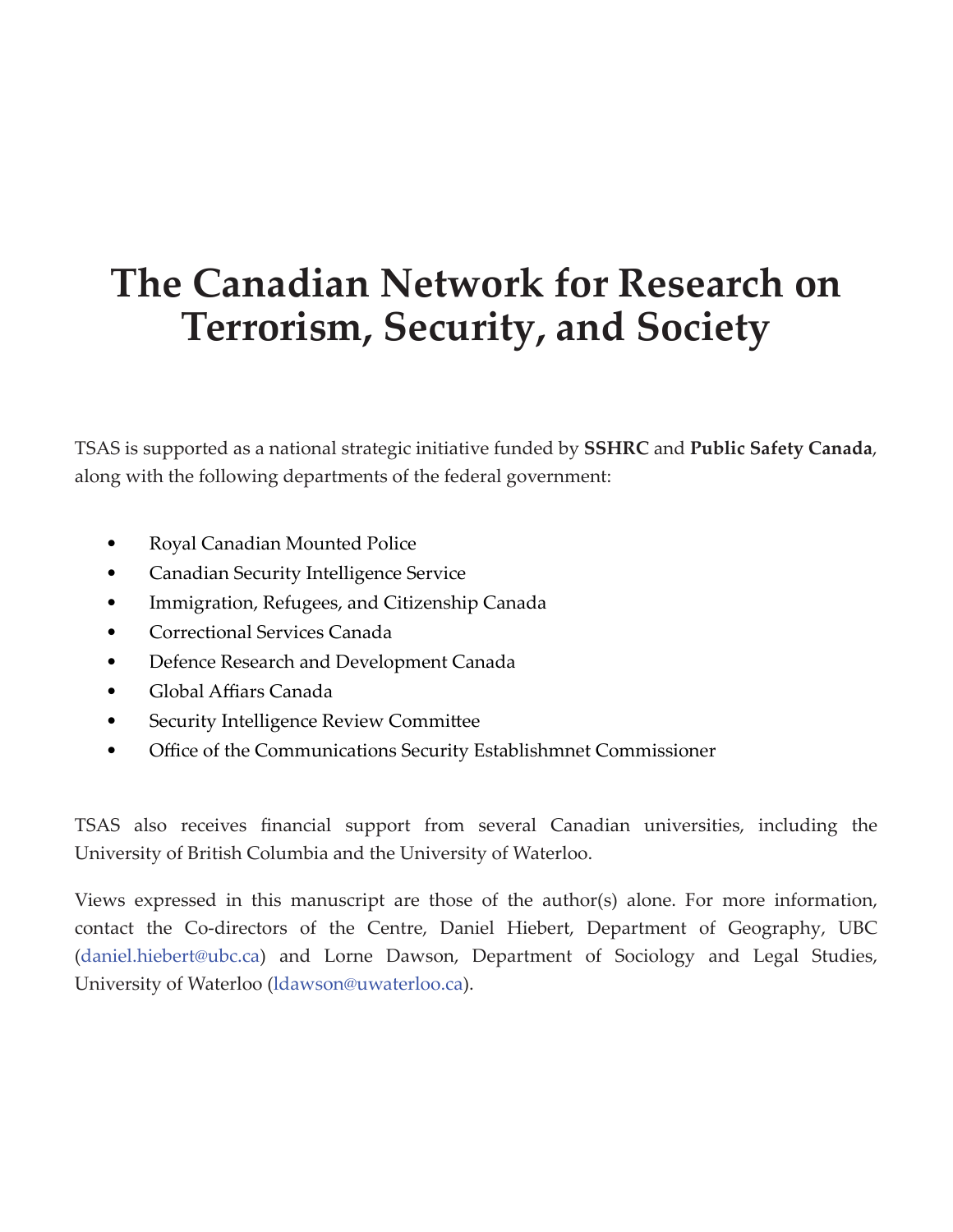#### Table of Contents

| <b>INTRODUCTION</b>                               | $\mathbf{1}$   |
|---------------------------------------------------|----------------|
| Methodology                                       | 1              |
| Literature Review                                 | $\overline{2}$ |
| THEORY OF THE IMPROMPTU INITIATIVE:               | $\overline{4}$ |
| Scale: the level upon which government operates   | 4              |
| <b>OVERVIEW: CERTIFICATES</b>                     | 6              |
| NATIONAL SECURITY: LOGIC, SUBJECTS, AND TECHNIQUE | 8              |
| Logic: The non-event                              | 8              |
| Subjects: Population and Individual               | 11             |
| Technique: measures or actions taken to secure    | 14             |
| CONCLUSION                                        | 19             |
| REFERENCES                                        | 22             |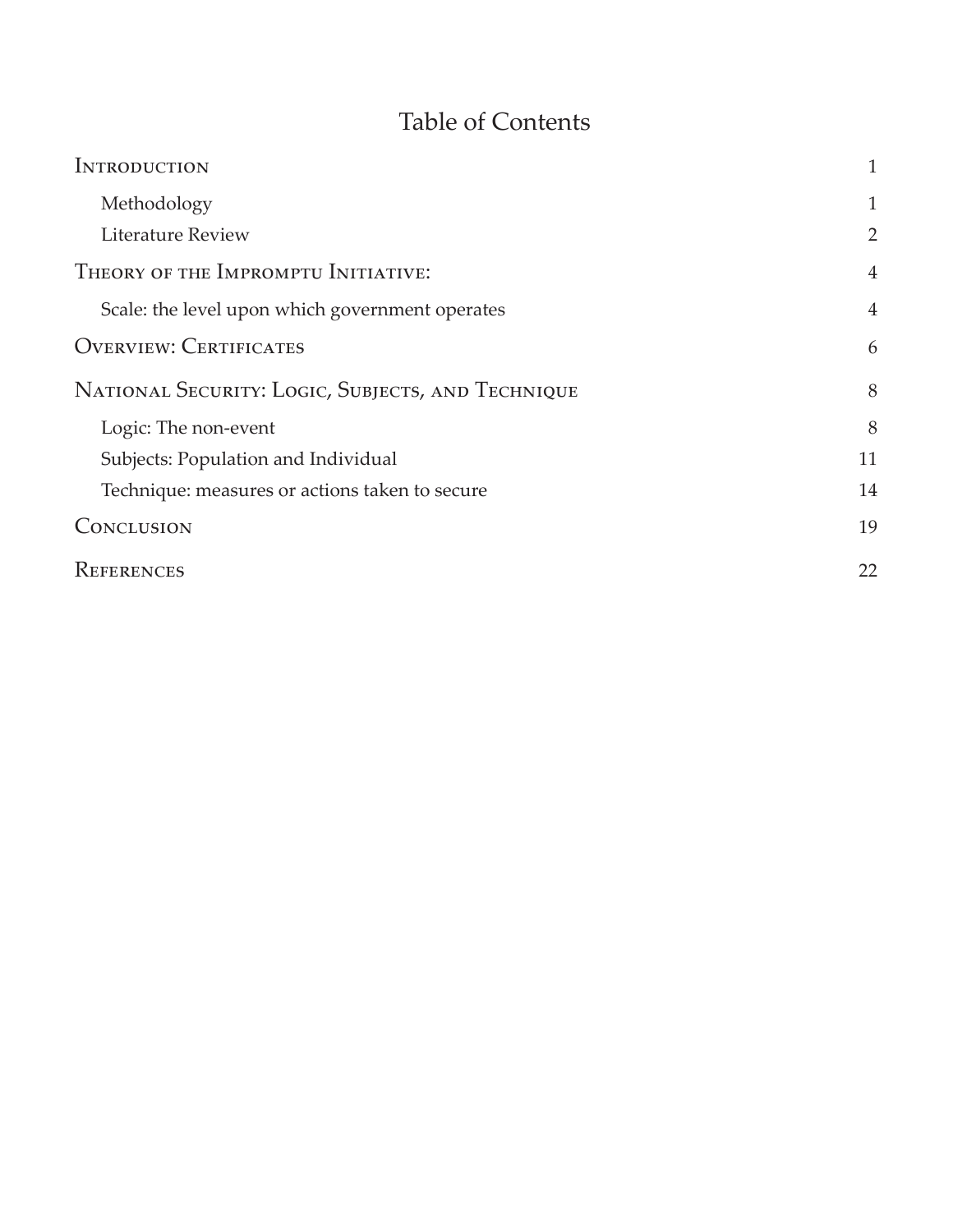

## **Working Paper Series**

#### **Impromptu Initiative: Security Certificates and Scale**

**Shannon T. Speed**

Department of Sociology and Legal Studies University of Waterloo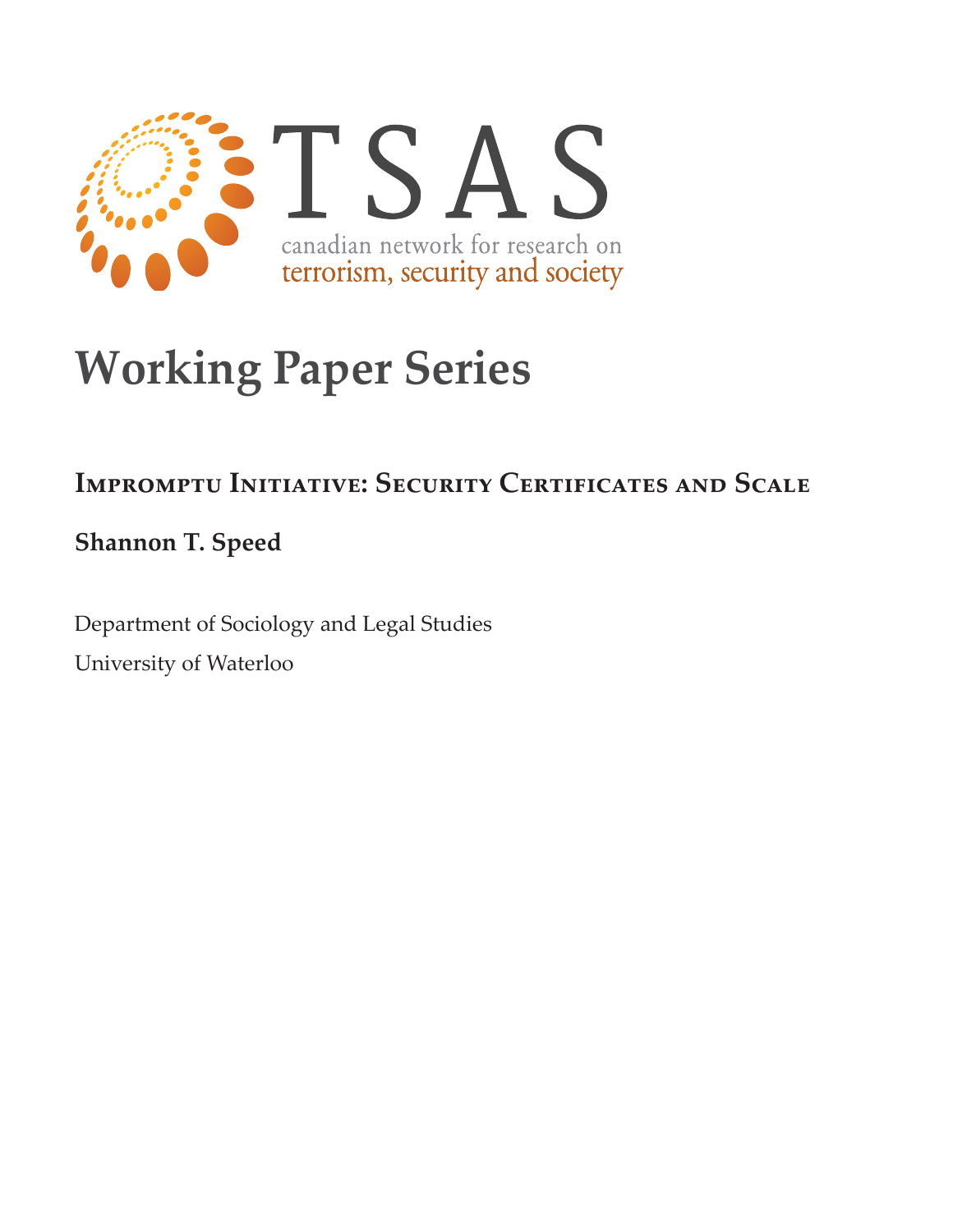

#### **Introduction**

#### **Methodology**

This paper is part of on an ongoing project that investigates the Canadian Security Certificate Initiative through interviews and document analysis. At the time of writing, twen-<br>ty interviews were carried out with individ icate Initiative through interviews and document analysis. At the time of writing, twenty interviews were carried out with individuals involved in varying capacities with the Security Certificate Initiative at different times. Interview respondents included: five individuals acting as open counsel; two individuals acting as special advocates; two individuals who have acted as both open counsel and special advocates; one member of the judiciary; six individuals working the area of human rights, advocacy, and/or as community activists; two legal scholars; and one journalist who has extensively covered national security issues. Additionally, a representative of the Canada Border Services Agency (CBSA) was interviewed, and a representative of Canadian Security and Intelligence Service (CSIS) responded to some general questions in writing; specific questions could not be addressed due to "ongoing litigation." Representatives from Citizenship and Immigration Canada (CIC) and Public Safety Canada declined interviews because of "ongoing litigation." Correctional Service Canada (CSC) declined an interview because the CBSA was the detaining authority at the Kingston Immigration Holding Centre. No responses were received from the provincial detention centres involved in the immigration detention for these cases.

Interviews for this project were open in structure with the respondents being told to speak to what they believe is important. The questions posed to respondents obviously vary somewhat based on their work with regards to the Security Certificate Initiative. Each interview opened with questions about how the respondent is, and became, involved with the Security Certificate Initiative and what their experience has been. The questions that followed asked about: the respondent's experience within Canadian (or International) legal systems and how the Security Certificate Initiative is similar or dissimilar; what the respondent believes is, and is not, working under the Security Certificate Initiative; and what changes could be made and what should remain in place under the Security Certificate Initiative. Questions were also posed about poli-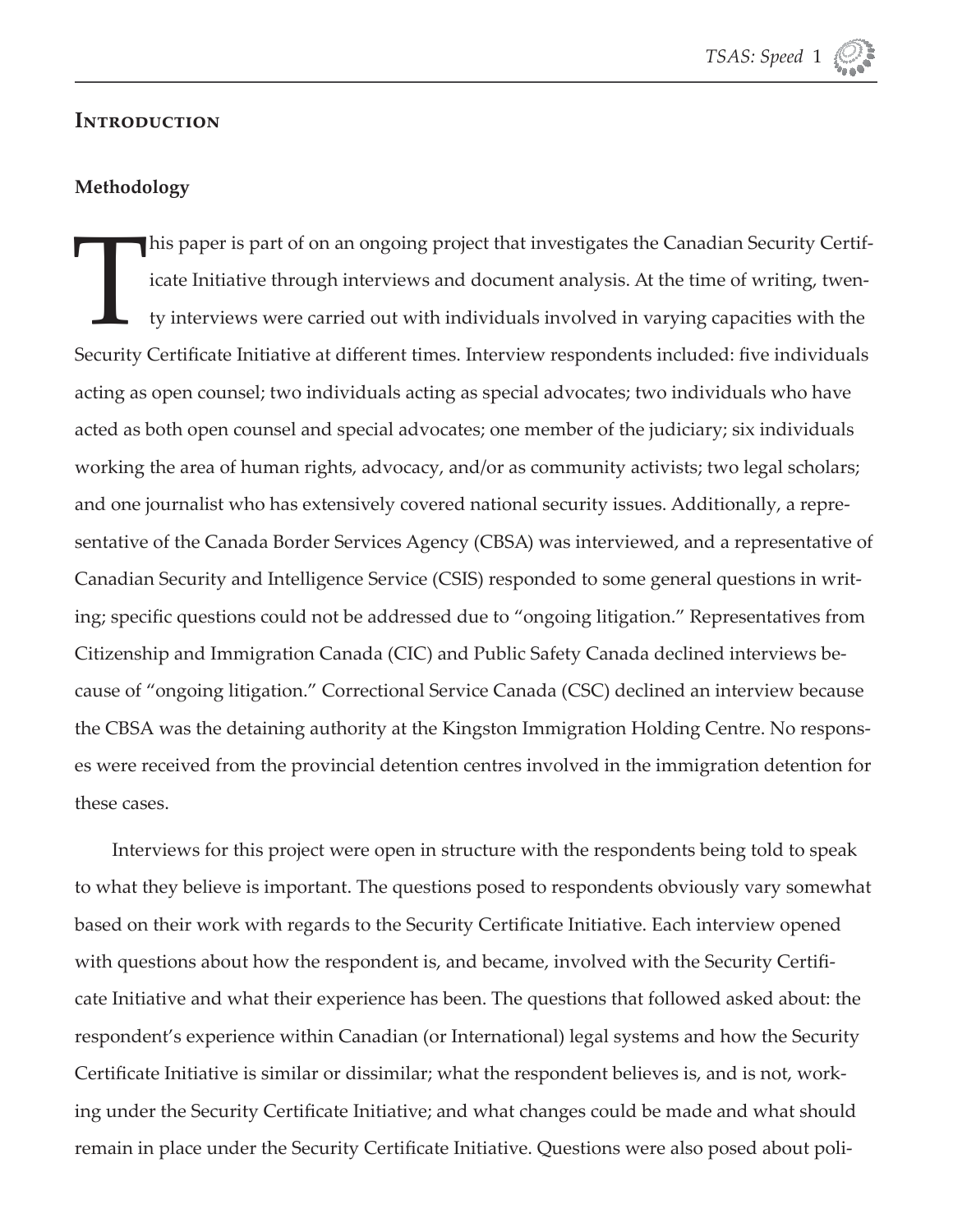cies, regulations, and legislation that may apply to the respondent's work, as well as what their experience and interactions have been with regards to following such government guidelines. Further, questions were posed about characterizing the individuals who have been "caught up" under the Security Certificate Initiative. Finally, respondents were given the opportunity to add anything that they felt was not covered by the interview questions.

Some key themes that emerged from the interviews include concerns with the use of intelligence as evidence and the pre-emptive nature of the Security Certificate Initiative with regards to rights. Nearly all respondents expressed unease over the secrecy of the Security Certificate Initiative proceedings. Most respondents provided an evaluation of the Security Certificate Initiative without being directly asked. These evaluations varied significantly: some respondents were staunchly opposed to the system, while others believed it has become "workable" over time as a result of the introduction of special advocates. A prominent perspective among lawyers interviewed was that they are doing their best to work within an "imperfect" system. Notably, despite acknowledgement that Security Certificates are an immigration initiative, there was a significant amount of "slippage" into criminal justice terminology.

#### **Literature Review**

There is a significant amount of literature on the Security Certificate Initiative that addresses the legal dimensions of the cases. This working paper has the specific intention of attempting to provide a perspective aside from the legal process in an attempt to work towards bridging the legal and societal consequences of the Security Certificate Initiative. This is done through use of a sociological approach that offers a new framing of some of the issues. This is not meant to neglect the incredibly important legal work and analysis that has been done over the years and continues to be carried out. This paper includes limited engagement with the legal intricacies of the Security Certificate Initiative by providing footnotes for some of the legal literature where applicable, but this is a very small portion of what is available.

Much of the sociological literature that exists on the Security Certificate Initiative uses Ag-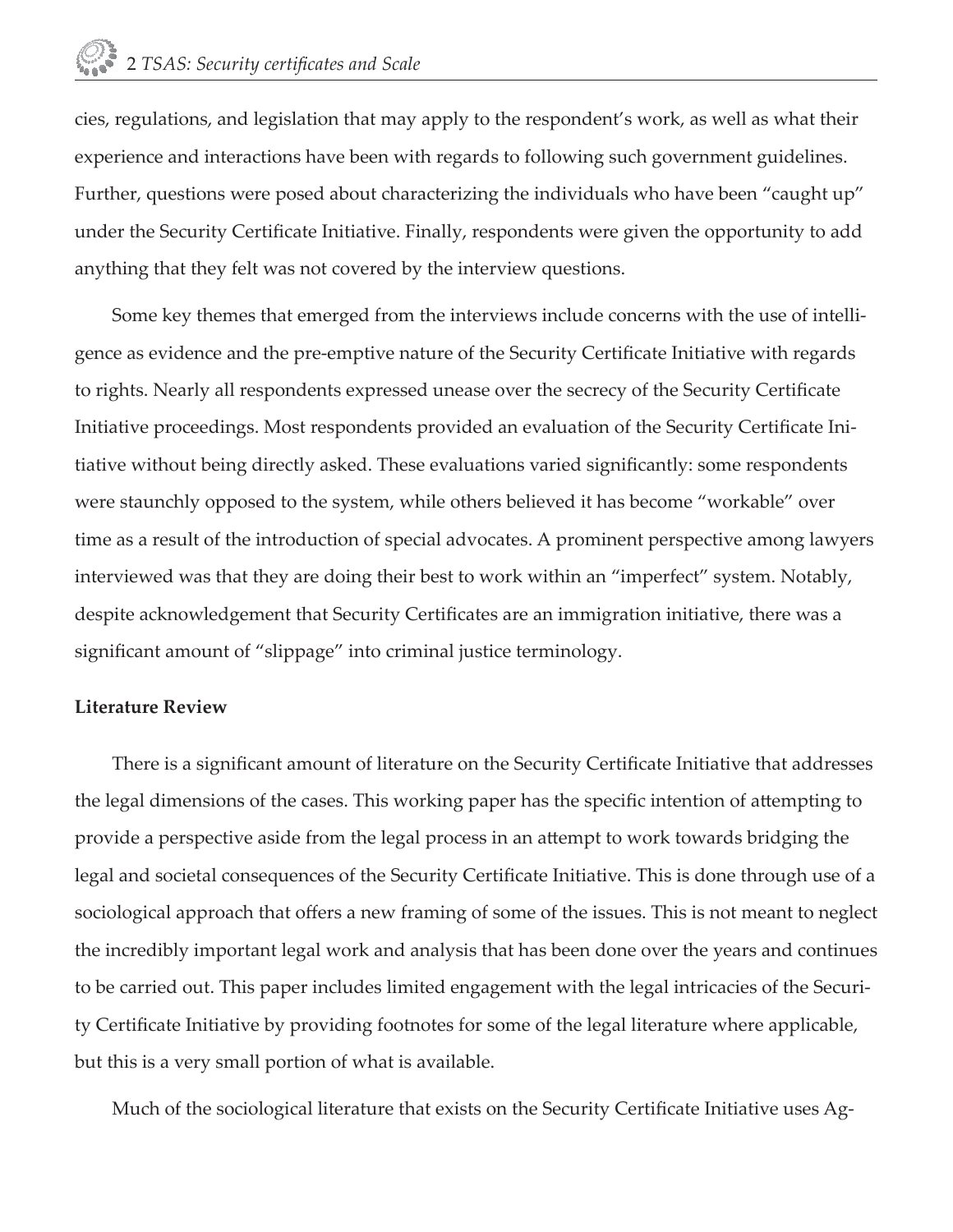amben's (2005) idea of the "State of Exception"<sup>1</sup> and the (1995) idea of *homo sacer*.<sup>2</sup> There are mixed ideas on the utility of Agamben's theories. Selby (2007: 331) suggests that Foucault did not engage with Agamben's work because Agamben focuses on "situations of coercive and totalitarian control" whereas Foucault shows interest "in power relations which operated within the contest of, and through, freedom." Foucault's concentration on power, based on his own definition, requires a potential for resistance. Neal (2006) echoes a concern with Agamben's exceptionalism, suggesting that Foucault's "archaeological" methodology is a more fitting approach for looking at exceptional practices. Bell (2011: 137) argues otherwise, suggesting that Agamben's theory of sovereignty leaves room for challenging its violence, exclusion, and political inclusion. It provides an opportunity to move beyond a sovereign society. The emphasis on freedom also comes through in Bell (2006), in the suggestion that there are limits on liberal freedom due to modern state power. This working paper is situated amidst these stances, taking ideas from both Agamben and Foucault through acknowledgment of the Security Certificate Initiative being considered "exceptional" by some individuals and through engagement with governmentality. $3$ 

The literature on the Security Certificate Initiative and exceptionalism has a large range of focus. Authors such as Larsen and Piché (2009; 2007) and Larsen (2008a; 2008b) importantly address the Kingston Immigration Holding Centre as an entrenchment of, or a contribution to, the normalization of the exception. They note the reversal of sovereign decisions and attribute multi-agency work to a single authority (Larsen and Piché 2009; 2007; Larsen 2008a; 2008b). However, their strong use of Agamben's sovereign presents a state-centric argument. It is not the traditional security approach that Peoples and Vaughan-Williams (2010) warn against, but it does seem to anthropomorphize the state.

Larsen (2008b: 33) takes a less state-centric approach to examining security certificates and the Kingston Immigration Holding Centre by emphasizing multi-agency coordination and suggesting that future research should have a broad focus on securitization practices and their

<sup>1</sup> Under the "State of Exception" democratic states take on characteristics of totalitarianism through the extension of state power. This extension is supposed to be provisional and temporary, but Agamben (2003) argues that it becomes the government norm.

<sup>2</sup> Agamben (1995) writes of "bare life" that sovereign power strips of political existence leaving some individuals excluded from everything other than living itself.

<sup>3</sup> Gregory (2007) engages with both Agamben and Foucault in order to provide a thorough consideration of detention "camps" such as the naval base in Guantánamo Bay, Abu Ghraib, and Auschwitz.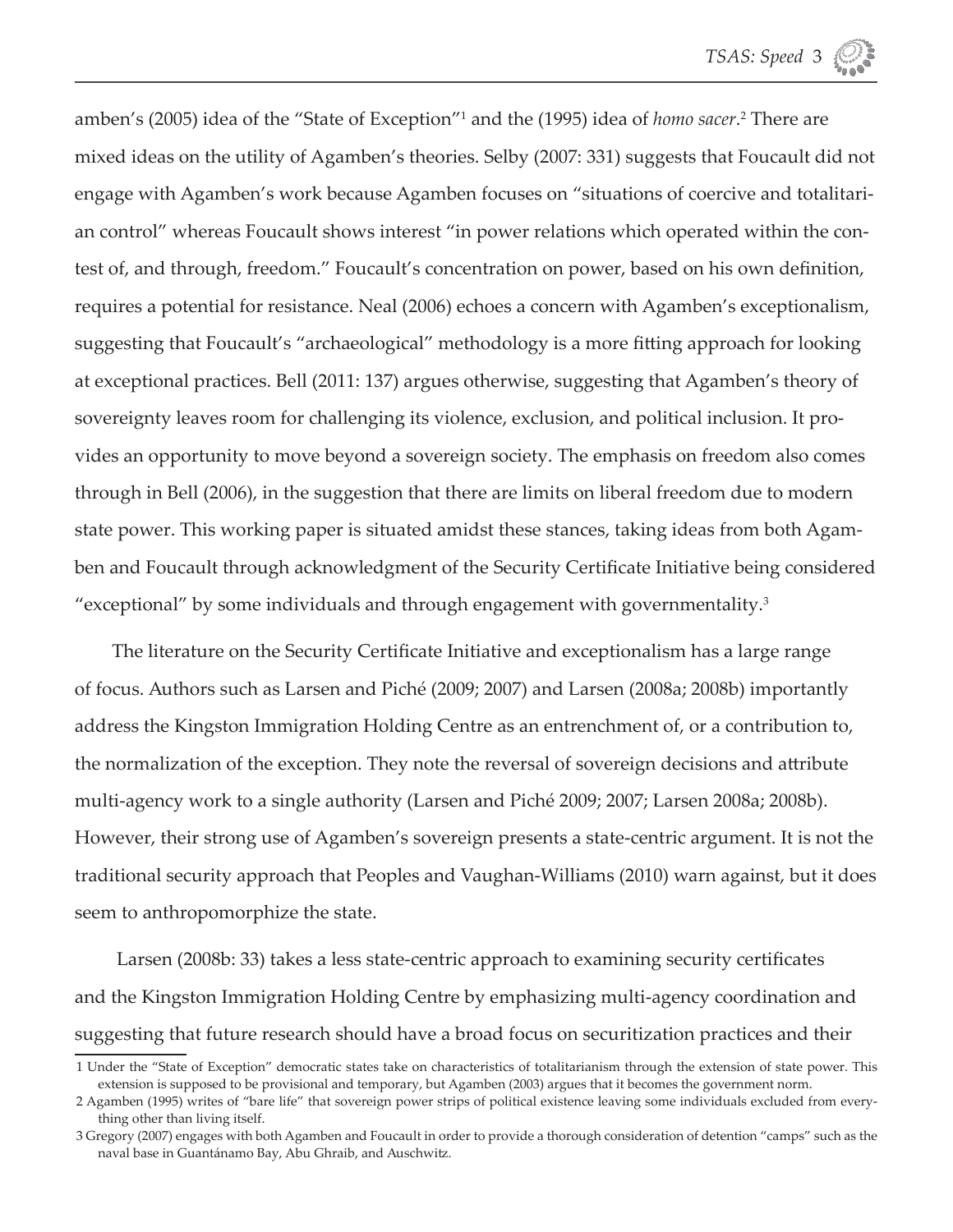relationship to individuals, institutions, and everyday practice. Oriola (2009) examines how the invocation of emergency practices affects individuals differently based on their citizenship, generating "alien" justice. This is similar to Larsen (2008b) who notes problems with providing different rights to citizens and non-citizens. Using both Agamben's state of exception and Foucault's biopolitics, French (2007) considers the Canadian national security policy and its effects on racial fissures within society. Similarly, Aitken (2008) considers the governing of racialized bodies, invoking critical security studies to deepen and complicate discussion of the exception by using the idea of a "legal complex." This approach breaks down the exception as a formal legal device into a connected network or apparatus.

#### **Theory of the Impromptu Initiative:**

#### **Scale: the level upon which government operates**

According to Miller and Rose (2008), government is the "conduct of conduct" and when the focus of government becomes the problematization of the governing itself (when the *conduct* of conduct becomes the object of government), it fosters new solutions. Governmentality literature suggests that security apparatuses, such as the Security Certificate Initiative, are made up of three aspects: logics,<sup>4</sup> techniques,<sup>5</sup> and subjects<sup>6</sup> (see also Walters 2012; Dean 2010; Miller and Rose 2008). Following the governmentality framework, techniques of government work to govern conduct through exercising power; techniques refer to the mechanisms through which authorities guide conduct (Dean 2010; Foucault 2004; Miller and Rose 2008; Walters 2012). An attempt at conducting conduct can fix one problem, but can cause or indicate a problem for another "level" of governing. Valverde (2010) provides the example of a private security guard who secures a building but displaces crime (the problem) to another place; with the Security Certificate Initiative, the absence of "evidence" that can be disclosed publicly indicates "national security" concerns and shifts to an area of law that did not have significant precedent in Canada. To ensure its own existence and expansion, government depends on congenital failure. The court

<sup>4</sup> For Valverde (2010a: 9) the logic of a project includes the rationale and objectives, as well as the discourse and ethical justifications.

<sup>5</sup> Valverde (2010a) also uses the term "technique" to refer to the measures or actions taken to secure.

<sup>6</sup> The subjects of security apparatuses are those individuals that the security project is aimed at.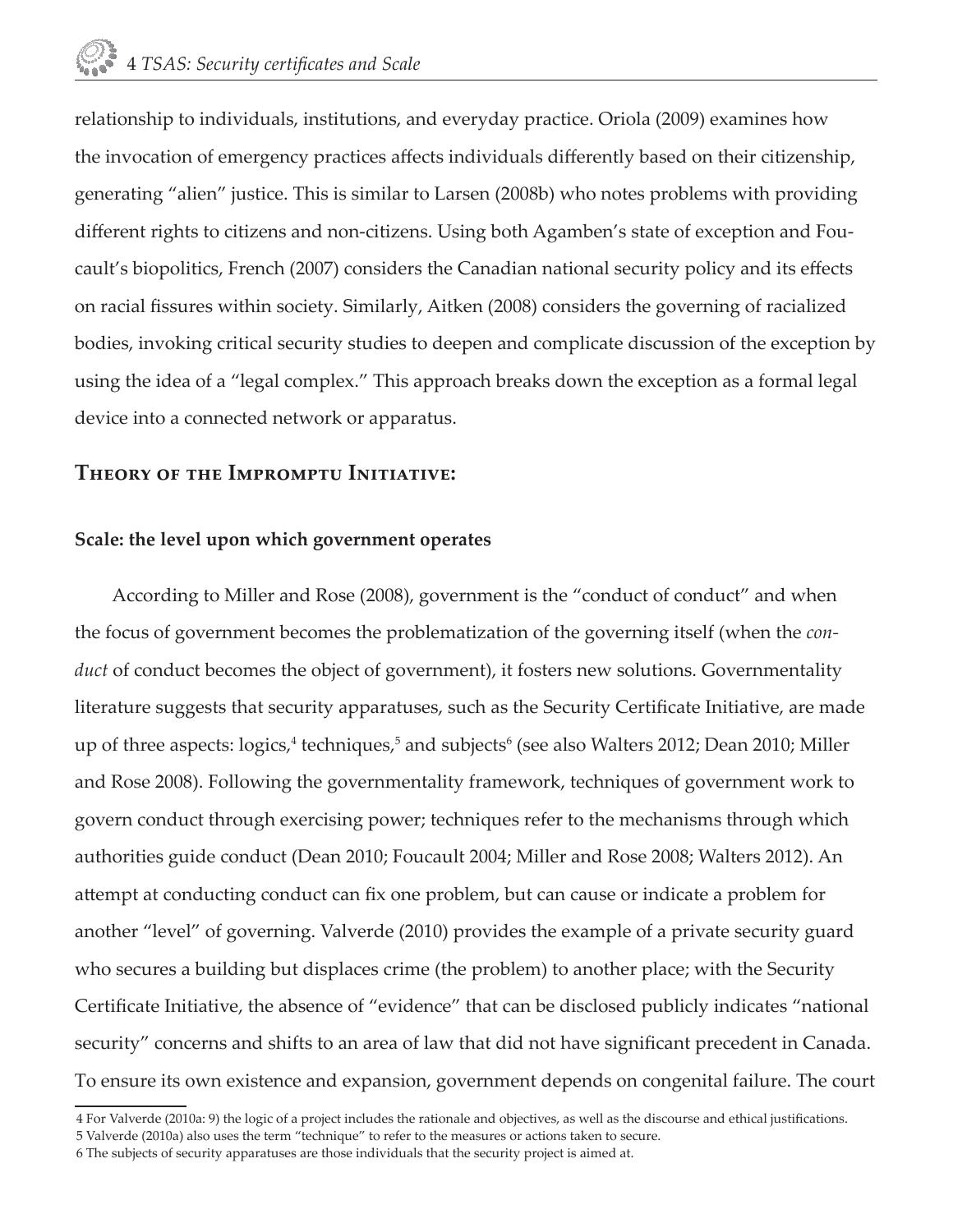challenges and changes that have been made to certificate legislation reflect ongoing problematization and a reworking of the associated practices of the Security Certificate Initiative as a technique of government.

This paper makes use of Valverde's (2010) concept of scope, as an explanation of the conflict under the Security Certificate Initiative. This particular approach attempts to avoid a static theory noting that as context changes so do applicable examples and descriptions (Valverde 2015). Scope is made up of the two concepts of scale, the "how" of governance, and jurisdiction, the "who" of governance. The focus of this paper is on scale; this is not to prioritize scale over jurisdiction, but done in the interest of article length and depth of analysis. Some criminal and immigration logics and techniques effectively shift scales and are incorporated into national security initiatives, but some do not shift effectively, as evident in successful legislative challenges.<sup>7</sup> The trouble is that the differences in scale and jurisdiction are not evident unless there is a conflict between agencies; government officials view certificates as an exceptional measure (though allowed within legislation) while legal practitioners propose its incompatibility in terms of ideas of justice that the Criminal Justice and Immigration Systems of Canada stand for. As Valverde (2010) suggests, it is not until there are disputes that the differences of scale are noticed.

The understanding that certificates constitute a network of illegality is important when considering how they overlap with and diverge from criminal and immigration processes. The tension between the Security Certificate Initiative and conventional justice systems highlights concern with limiting government and executive power. From a governmentality point of view, this paper considers certificates not as a problem of legality, but rather a problem of the scalar dimensions of security governance. The problem of scale is a variable element of government. Scale influences governmental logics and techniques and also allows for an analysis of actors that function in disparate spaces and communicate in different dialects. Scale explains and accounts for the conflict among stakeholders such as lawyers, judges, CSIS agents, and government employees. These actors do not discuss the Security Certificate Initiative within the same framework because each focuses on a different component (Valverde 2010). How conflicts are resolved pro-

<sup>7</sup> Hudson (2010: 129) provides a consideration of decisions that indicate "...that certificate proceedings are analogous to criminal proceedings..." and how procedural fairness has slowly been incorporated into the Security Certificate Initiative.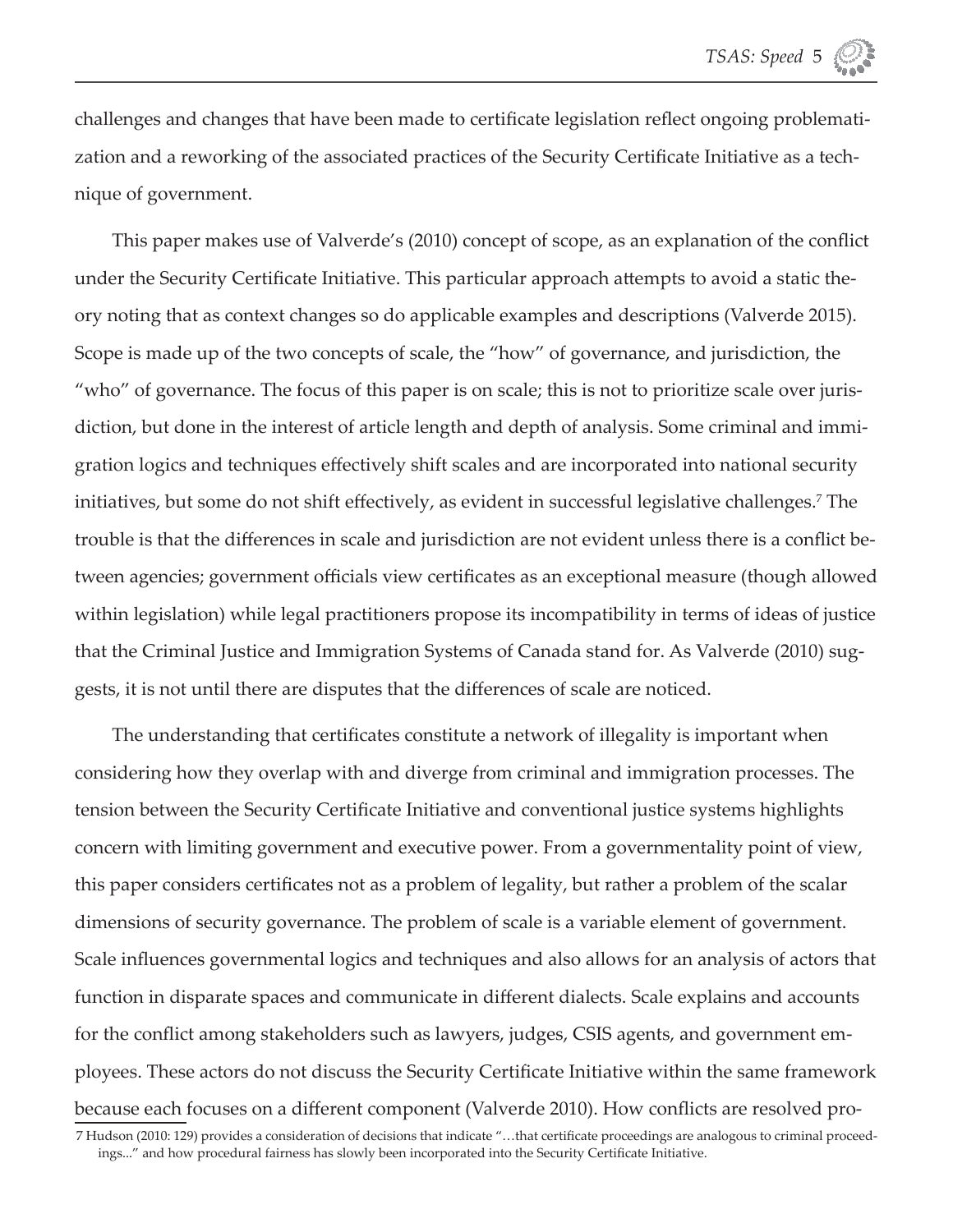vides an explanation of how the Security Certificate Initiative works in relation to the Criminal Justice and Immigration Systems. The Security Certificate Initiative has the same purpose as the Criminal Justice System in terms of the threats to society it tries to mitigate and the Immigration System as it aims to manage non-citizens.

The cases against "named persons" are made up of intelligence-led suspicion that does not constitute evidence as understood in rule-of-law-abiding criminal and immigration proceedings. This paper suggests that: (1) acting upon information, rather than evidence, can only be done at certain scales and is characteristic of a response to non-events, rather than actual offences; (2) the subjectivity of individuals as refugee and terrorist makes the rationality of the Security Certifi cate Initiative difficult to discern; and (3) detention and deportation measures taken under the Security Certificate Initiative defy the typical logic of such practices. Certificates reflect a tendency to secure against what has not yet happened (Anderson (2013); Anderson and Adey (2012); Massumi (2007); and Morrissey (2011)). Seemingly, certificates are based on events that have not taken place; the named persons pose a threat for "something" that could happen in the future. The inability to criminally prosecute in cases of "non-events" is due to rule of law standards that require previously outlined acts be carried out and evidentiary standards be met. Further, justifying typically criminal practices of detention is challenging in non-criminal cases, though the literature points to the increasing use and usefulness of immigration detention. Finally, the act of deporting the threat is in conflict with ideas of punitive justice that are expected for terrorist actions.

#### **Overview: Certificates**

Certificates are orders issued against non-citizens for the purpose of having them deported on grounds of national security inadmissibility. The legislation was initially developed under the Immigration Act (1976) and now exists under the Immigration and Refugee Protection Act (IRPA) (2001). The certificate process has been in place since 1978, with the first certificate being issued in 1991. Public Safety Canada's website states that twenty-seven certificates have been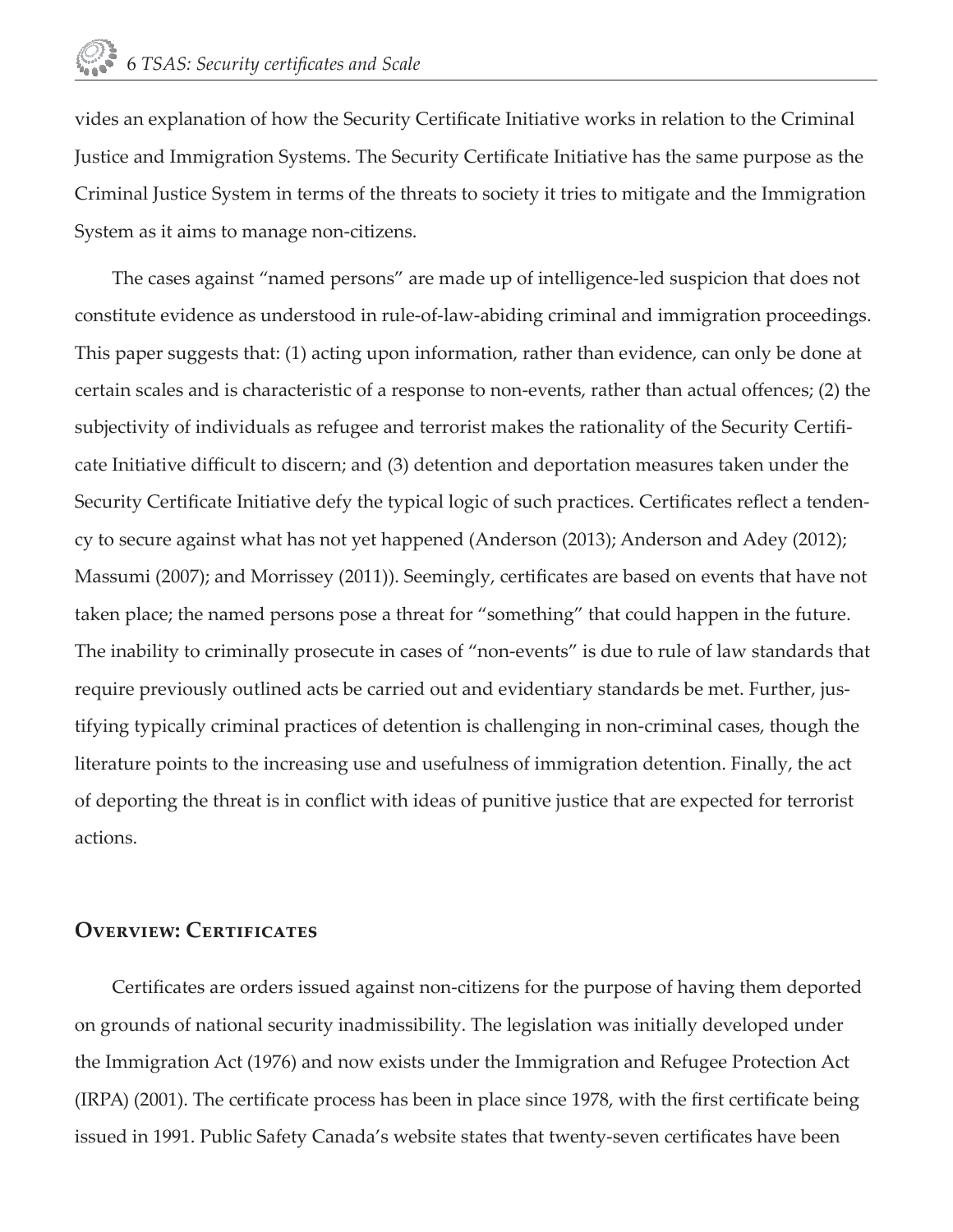issued since 1991. Despite what some literature and media reports reflect, certificates were not created as a post-9/11 security techniques to combat terrorism.<sup>8</sup> The numbers indicate that they have not been heavily relied upon post 9/11, though authors such as Roach (2011) suggest that immigration law in general is a main antiterrorism tool in Canada. This is due in part to the more recent development of criminal legislation such as the Anti-Terrorism Act (ATA) of 2001, which society is deliberating over. Proceedings in the ATA are applicable to both Canadian citizens and non-citizens. According to Public Safety Canada, the certificate process is an immigration proceeding with the objective of removing non-Canadians who have no legal right to be in Canada and who pose a serious threat to Canada and Canadians. The specific concern is with "security, violating human or international rights, serious criminality or organized criminality" (IRPA 2001 Division 9,  $77(1)$ ). The assertion that certificates are for individuals who have no legal right to be in Canada is problematic, as many of those named in security certificates had legal status within Canada prior to the issuance of the certificate; further disconcerting is multiple named persons holding legal status as refugees.

The CBSA issues the certificates that are co-signed by the Minister of Citizenship and Immigration, and the Minister of Public Safety. Certificates are a technique deployed to designate non-citizens "inadmissible," resulting in their immediate detainment in a criminal or immigration facility. A Federal Court judge reviews the detention with only a summary of the case available to the named person and their "open" counsel. A 2007 decision from the Supreme Court of Canada (Charkaoui I) ruled that some components of the certificate process were unconstitutional and gave the government one year to rectify the issues.<sup>9</sup> This resulted in the introduction of "special advocates," lawyers who are able to see the secret intelligence, but are unable to communicate freely with the named person or the open counsel once they have seen the secret information. Special advocates operate under circumstances that are unprecedented for lawyers making the Security Certificate Initiative a bricolage of sorts.<sup>10</sup> Some respondents noted that they are

<sup>8</sup> Whitaker (2002: 30) argues that refugee policy in Canada was framed as a national security issue prior to September 11, 2001, suggesting that "September 11 simply accelerated a process already well in place but not fully up to speed."

<sup>9</sup> For an in-depth consideration of the legal aspects of the government's response to the Security Certificate Initiative being ruled unconstitutional (Bill C-3) see Forcese and Waldman (2008).

<sup>10</sup> Deleuze and Guattari (1983) explain bricolage as a piecing together of a process using unconventional and improvised practices and borrowed tools.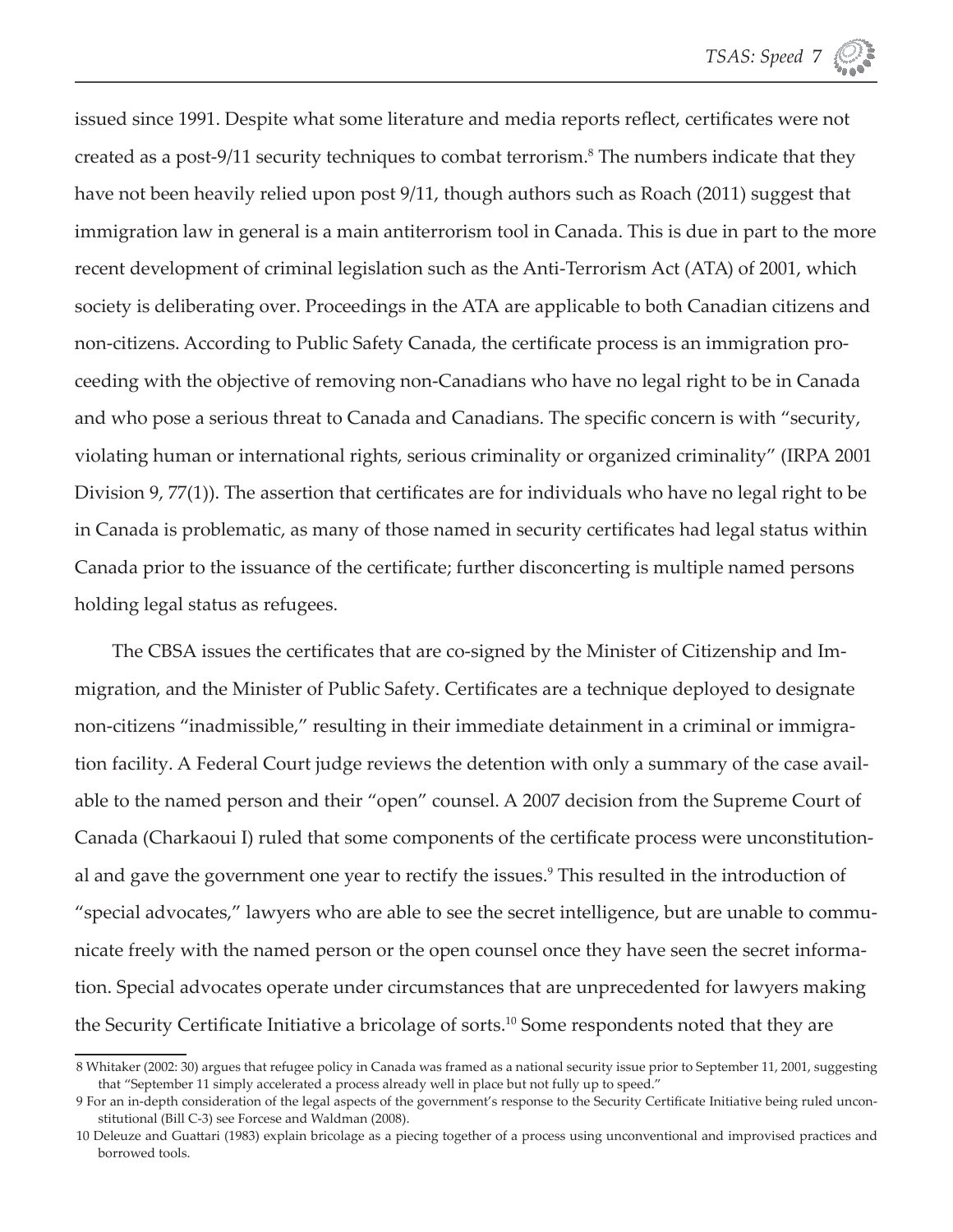allowed communication without judicial leave after viewing the secret information on criminal cases that involve national security information. These same lawyers are not trusted to communicate while in the role of a special advocate.

Certificates are used in cases where full disclosure of information to the certificate subject and their lawyer would endanger the safety of a person or national security; a similar less-rigorous inadmissibility decision is possible under Sections 86 and 87 of IRPA. A certificate expedites the removal process and is meant to make deportation immediate and permanently bans re-entry into Canada. According to the legislation, individuals do have a right to appeal the deportation decision. Information on Public Safety Canada's website suggests that appeal processes merely delay removal proceedings and do not actually prevent deportation. However, security certificates have been quashed by judges and withdrawn by the government. The imminence of deportation under the Security Certificate Initiative is not as fixed as the government portrays.

#### **National Security: Logic, Subjects, and Technique**

#### **Logic: The non-event**

Massumi (2009; 2015) makes noteworthy arguments regarding pre-emption that pertain to the Security Certificate Initiative in Canada. One suggestion is that a negative can never be proven (Massumi 2009: 158). Regardless of intelligence, an imminent plot that does not occur can never have its outcome known. This idea is important to maintaining the legitimacy of the Security Certificate Initiative and demonstrates the scale of the problem of national security. Using a genealogical approach, Collier and Lakoff (2008) examine "distributed preparedness" which *manages the consequences* of catastrophic threats rather than preventing them. Collier and Lakoff (2008: 26) express that measures such as extrajudicial detention are not based on distributed preparedness, highlighting the transparency and communication that are necessary for distributed preparedness. The temporal nature of the Security Certificate Initiative as pre-event in nature reflects its logic of prevention. However, carrying out prevention through deportation was seen by some respondents as an unreasoned response to terrorism.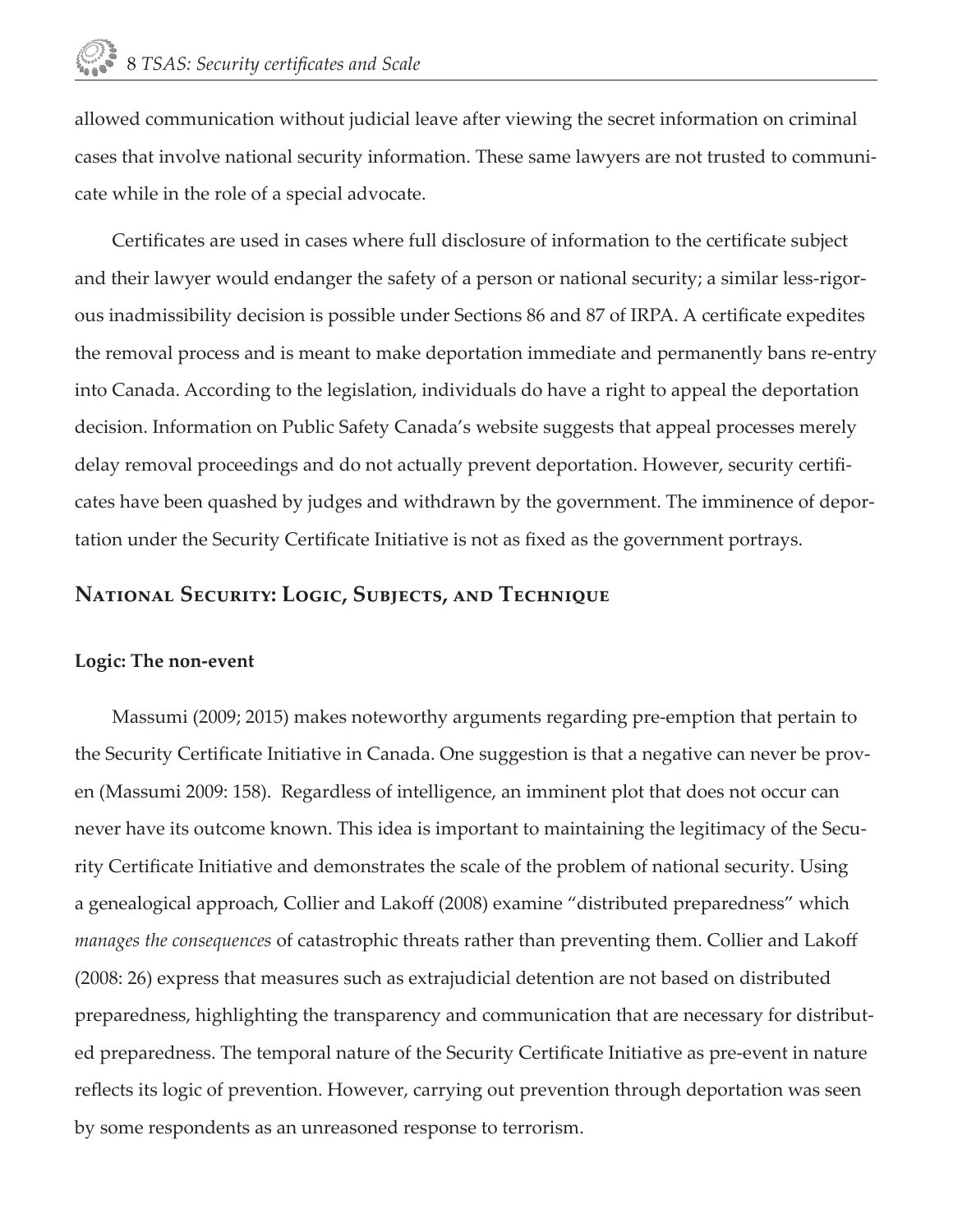The Canadian Government suggests that the detention and deportation under the Security Certificate Initiative is preventative, however as Massumi (2009; 2015) suggests, such approaches to security can disrupt other systems. The disruption may have a more significant impact than the security that is achieved. This is especially true considering the multi-agency involvement within the Security Certificate Initiative. Certificates require the coordination of CSIS, CBSA, CSC, CIC, Department of Justice (DOJ), Immigration and Refugee Board, and Public Safety Canada, in addition to provincial detention facilities. Once in the courts, open counsel, special advocates, and judges, are involved in addition to counsel for the above-mentioned agencies. This creates hurdles with regards to coordinating actions and expectations within the Security Certificate Initiative. Such impromptu proceedings contribute to the efficacy and objectives of certificates being hindered.

Interviews with lawyers working in varying capacities under the Security Certificate Initiative showed that this process is not carefully planned in practice. One respondent characterized it as being "unduly complex" another referred to the proceedings as *sui generis*, meaning it is "of its own kind." What should be simple and necessary practices such as the provision of documents are subject to motions to decide whether the State or open counsel had to file first; in criminal proceedings the State provides its case and the defense responds. Additionally, members of the judiciary struggle with the system not being fully adversarial, while many respondents noted the "inequality of arms" within the proceedings. This is not to say that individuals do not know their roles and responsibilities, but prior to the 2007 Charkaoui ruling Section 7, 9, and 10 Charter rights were not extended to named persons. There was a lack of clarity with regards to which rights the named person was entitled to and what CSIS was obligated to disclose. This is somewhat worked out in within the 2008 Charkaoui ruling with further standards remaining unresolved until the 2014 Harkat ruling. A new certificate has not been adjudicated since the 2014 ruling so it is unclear how the newest precedents will be implemented.

The objective of the certificate system is to expeditiously deport named persons, but the rationale for the secretive process is the protection of national security information. The introduction of special advocates one year after the 2007 Charkaoui ruling set in place a new Depart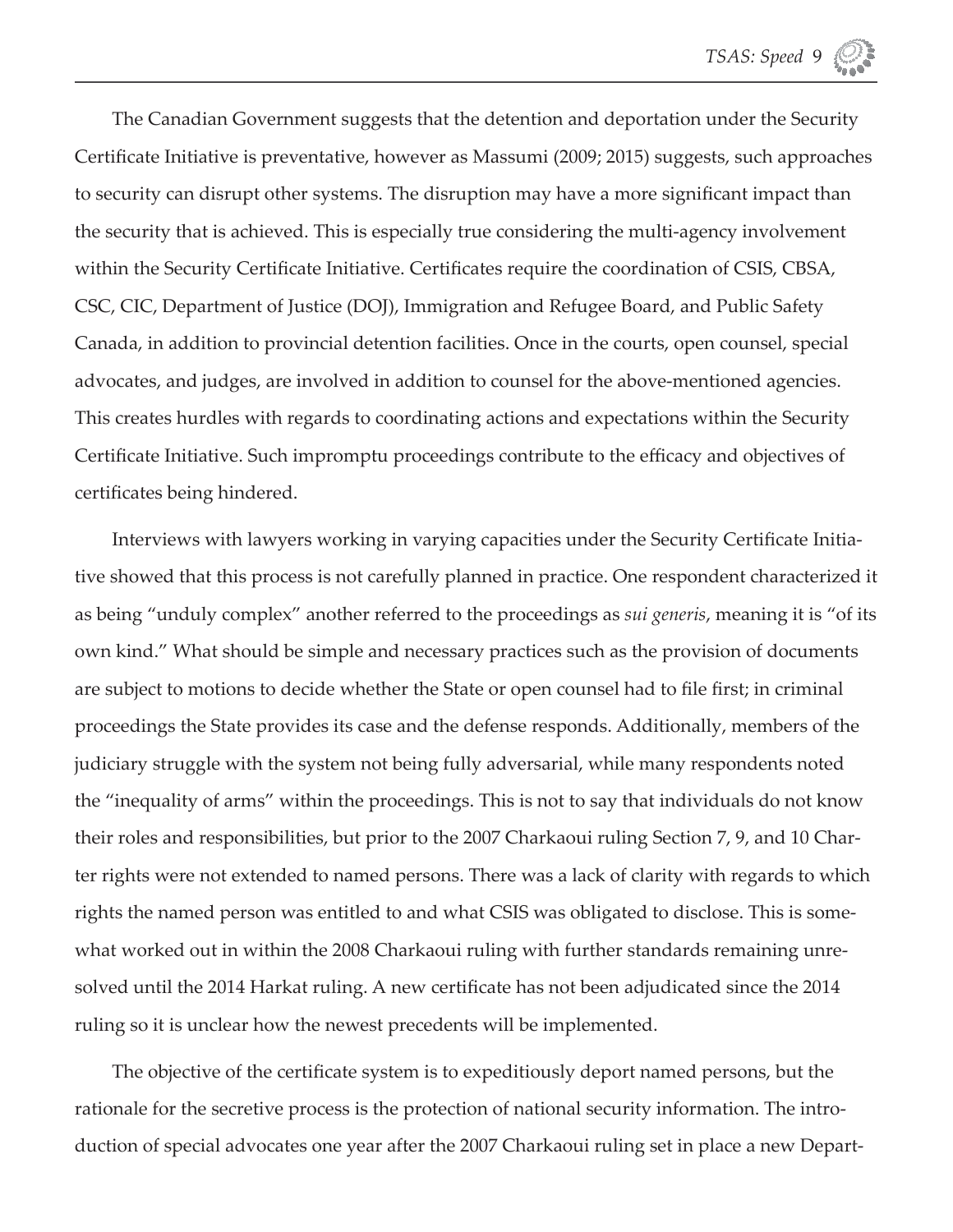ment of Justice program: special advocates are individuals who are expected to protect the rights of named persons without having a solicitor-client relationship or unfettered communication. The inability to communicate with the named person and their counsel once they have seen the closed information without judicial leave causes special advocates to need new tactics to represent the interests of named persons; for instance, gathering an exhaustive biography prior to seeing the closed material. Only with the 2014 Harkat ruling has granting judicial leave for communication between the special advocate and open counsel become the rule. One respondent explained the Special Advocate Program as a "teething process" for CSIS and State lawyers because certificate proceedings were not adversarial in nature prior to the introduction of special advocates. Some respondents still hold that the special advocate is not an acceptable replacement for one's own lawyer. Respondents pointed out that there are two strategies that special advocates use: one is to push as much privileged information as possible into open court, and the other is to challenge the information in closed proceedings. The rationale of protecting national security leads to a working out of new processes and justifications for compromised rights within the Security Certificate Initiative.

Though relationships vary among cases, one respondent stated that "The saving grace of these proceedings, from my perspective, has been that degree of collegiality that we have been able to maintain throughout." According to this respondent there were significant challenges associated with working out early cases and the proceedings went as well as they did as a result of "genuine goodwill on both sides of the aisle." However, with some other cases a general distrust of special advocates seems to have been characteristic; some open counsel do not trust that special advocates are working in the best interest of the named person, though this likely stems from a general distrust of the system.11 Additionally, there is distrust on behalf of CSIS that special advocates do not acknowledge the importance of keeping information classified or are incapable of censoring themselves appropriately; one respondent noted that these concerns are entirely "impressionistic, rather than actually concrete." The reliance on intelligence, rather than evidence, is a key component for the rationalization of guarded procedures and the justification

<sup>11</sup> For a consideration of the constitutional issues of solicitor-client relationships under the Security Certificate Initiative see Code and Roach (2006).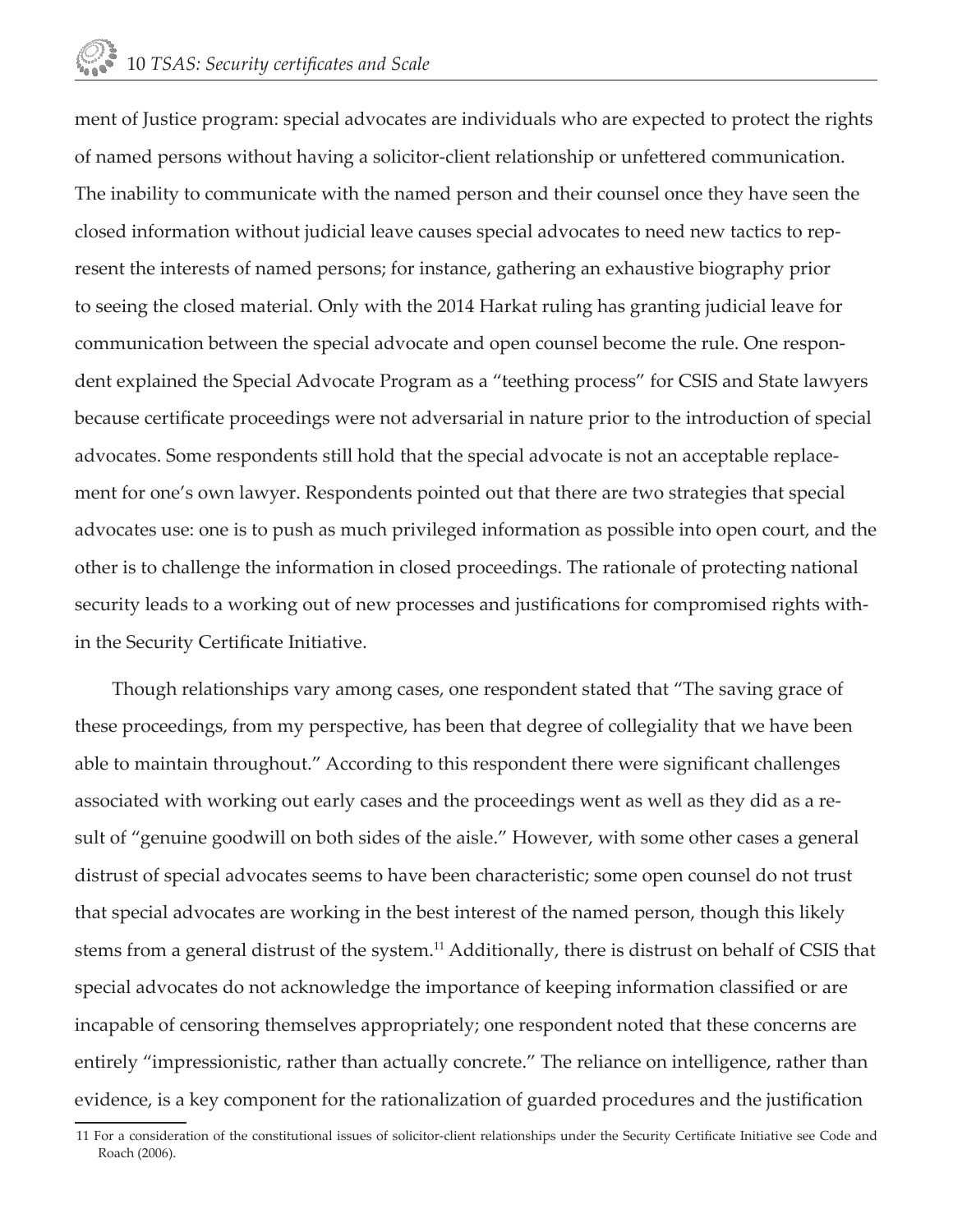for compromises being made on rights for named persons. Communication is a significant theme within interviews with many respondents disagreeing with the ban on communication for the special advocates. Though the 2014 Harkat ruling has altered the precedent around communication, how this will work in any future cases is unknown.

#### **Subjects: Population and Individual**

The rescaling of logic and techniques indicates the emergence of the national security offender. The national security offender does not have evidence against them for a conventionally defined offence and is a new problem to be governed. According to the genealogical approach, governing apparatuses are constantly changing, undergoing processes of hybridization as old forms of governing merge with new ones and new problems form out of conflict (Dean 2010; Foucault 2007a; Miller and Rose 2008; Walters 2012). Both criminal and immigrant offenders exist within systems that subscribe to the rule of law and include many mechanisms such as clearly outlined offences (not just being a threat) and previously determined penalties logically based on an offence. The Security Certificate Initiative suggests a national security offence and a national security offender: the national security offence does not have to have taken place nor have public indication of its inevitability; the national security offender is not privy to the case against them and is deprived of the opportunity to provide a full and fair defense.

In spite of some disciplinary mechanisms being part of the Security Certificate Initiative, the government rationale for detention is prevention rather than regulating behaviour. The small number of security certificates complicates the argument that they are a biopolitical technique because large populations are not being directly managed. However, the entire population of non-citizens is being indirectly managed by the Canadian Government through their vulnerability to national security measures. There is evidence of profiling within the Security Certificate Initiative, yet it is not a mass phenomenon such as Japanese-Canadian internment during World War II. Dating back to 1991, the Security Certificate Initiative responds to an evolving threat based on whatever national security concerns are most prominent at the time. Many respondents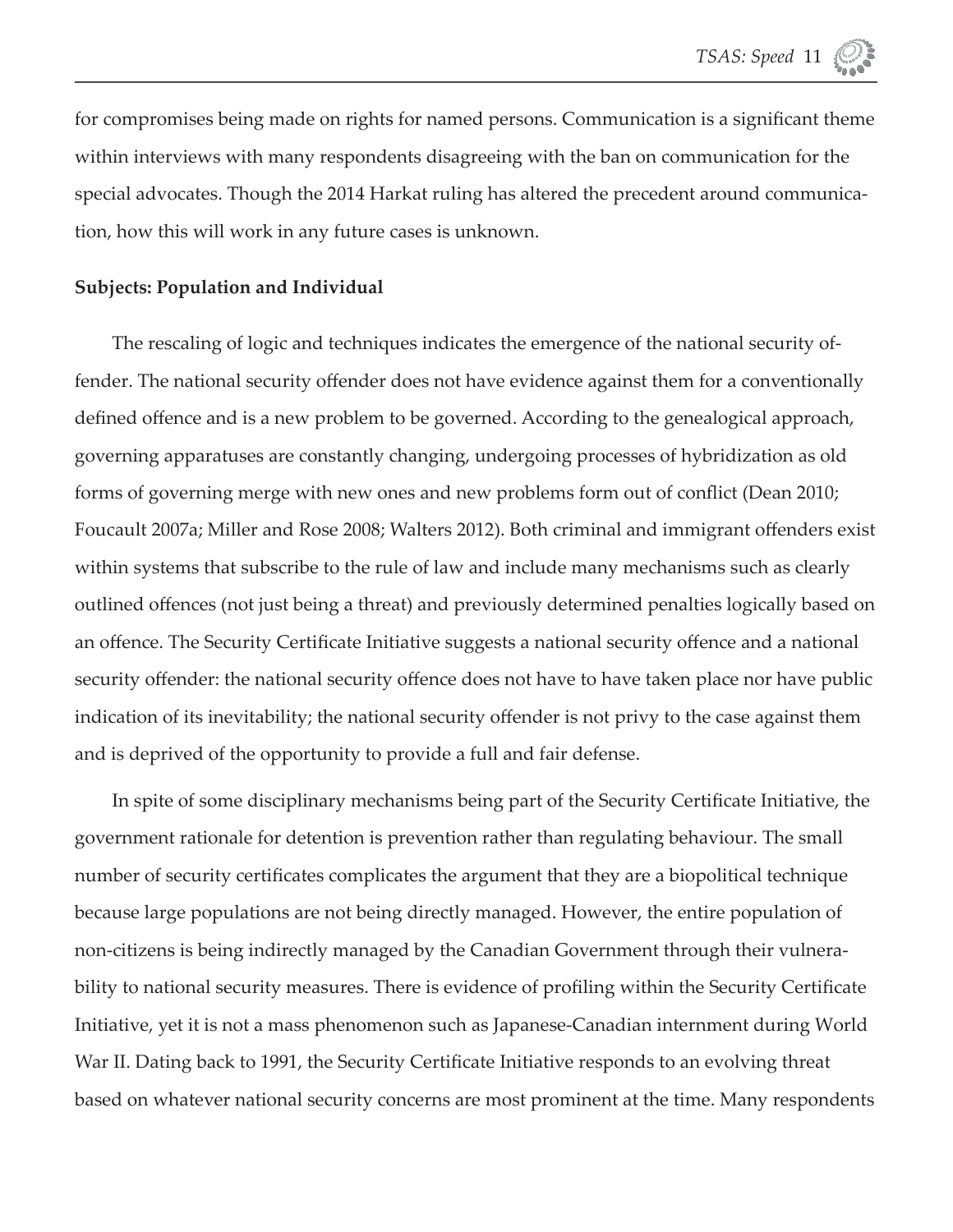note 9/11 as a pivotal event for the most recently contested certificates of five Muslim men.<sup>12</sup> Additionally, the symbolic nature of the Security Certificate Initiative is noted; the state asserts its omnipotence through these proceedings and these publicized cases are an example to would-be terrorists. Multiple respondents note that the difference between certificates and Section 86 or 87 proceedings is spectacle. Further, one reason cited for maintaining the certificates is that named persons who "beat" their certificate will be glorified by "wannabe" terrorists.

Of significance to governmentality is biopolitics as a technique for managing populations. Use of statistics and risk allows for power that differs from a disciplinary technique of individualization and separation. Biopower does not make use of purely structural techniques as discipline does, but utilizes knowledge and information in order to manage populations. Because biopolitics does not depend on what is fixed spatially and temporally, it has much more flexibility in managing large and mobile populations. As Rygiel (2010: 92) suggests, globalization processes have impacted the state's ability to manage territory and influenced the shift from the "territorial state" model to the "population state" model; it is necessary to note that these models coexist, functioning alongside each other and sometimes in a hybrid manner. Relevant to this project is Rygiel's (2010) argument of citizenship as biopolitics; in this discussion, political subjectivity and rights are presented as a strategy of governing. It is my suggestion that the symbolic nature of the Security Certificate Initiative is currently a method of governing the male Muslim non-citizen population. One reason that information remains secret is that it may give away CSIS tactics for surveilling and gathering intelligence; secret information ensures that individuals and populations will remain unaware when they are a target of an investigation. The targeting of a specific population makes them fearful and vulnerable to state power (Rygiel 2010).

An ongoing issue with the cases is the amenability of national security offenders to "evidence." This is largely a problem of how CSIS gathers and retains intelligence in a way that does not work for the adversarial process. This connects with the problem of pursing a non-offender. Intelligence does not hold up as evidence of wrongdoing and is merely information from which is contrived the potential and future actions of a subject. Multiple respondents note how CSIS

<sup>12</sup> Earlier security certificate cases have been hard fought by dedicated lawyers, but have not received the same public attention. For a consideration of some of the early legal intricacies and challenges of these cases see Aiken (2001).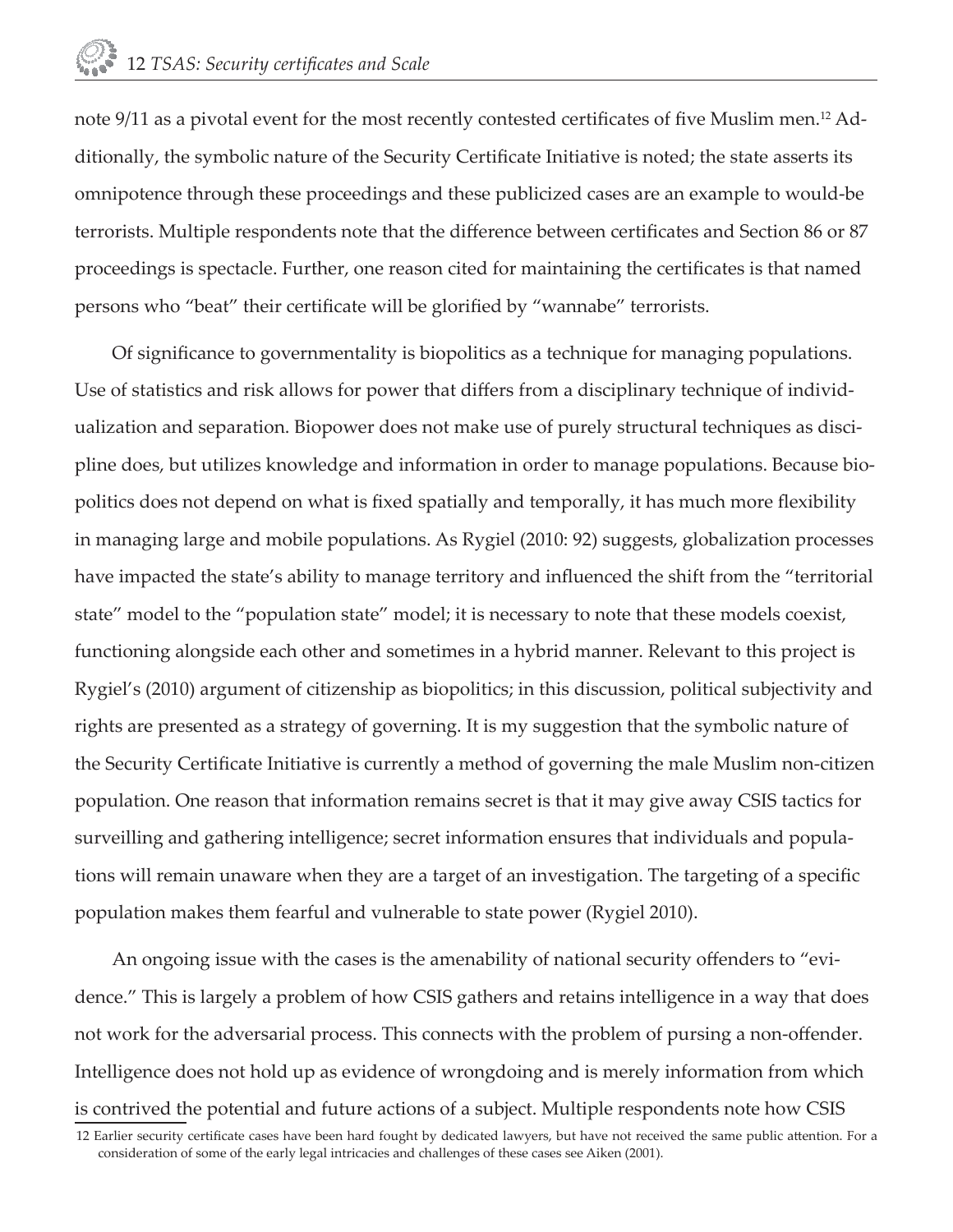does not expect or intend to end up in court and were not pleased with having to take the stand; CSIS does not have a law enforcement mandate and this is apparent in court. The legal course that the Security Certificate Initiative took left CSIS unprepared to have anything that resembles what is typically understood as evidence. This form of information characterizes named persons as targets of investigations, though what CSIS produces are criminal intelligence reports. The CSIS mandate does not lend itself to immigration proceedings or open court in general.

Named persons receive a very serious designation according to carelessly crafted parameters. The "reasonable belief" standard of the certificate regime is far from the criminal standard of "proof beyond a reasonable doubt." This standard lacks the rigorousness expected of a justice system. One respondent suggested that, "The standard of proof in these immigration cases is virtually meaningless: sort of a hunch, maybe, I guess so. I mean it's a very very low, almost supercilious standard." Another respondent noted the general difference between criminal and immigration subjects where the former is a rights-holder and the latter is a supplicant. Named persons who contest their certificate lack the rights of those charged with a crime and are earnestly requesting that the Canadian Government not deport them to potentially dire circumstances while being characterized as hardened terrorists. The Security Certificate Initiative generates a new type of subjectivity through invoking national security concerns.

The inadmissibility designation creates a population of individuals with precarious subjectivity nationally and internationally. Upon return to their country of origin these individuals may face charges and their treatment depends on the national regime. Some countries still have laws in place that make it illegal for citizens to leave the country without permission; refugees who have tried to flee oppressive conditions and are removed from Canada may be doubly maltreated upon their return. It is worth noting that named persons have valid concerns that being labeled a terrorist threat to Canada will create especially adverse circumstances upon their return to their country of citizenship. Especially post-9/11, coming down hard on terrorism is a beneficial diplomatic stance for governments.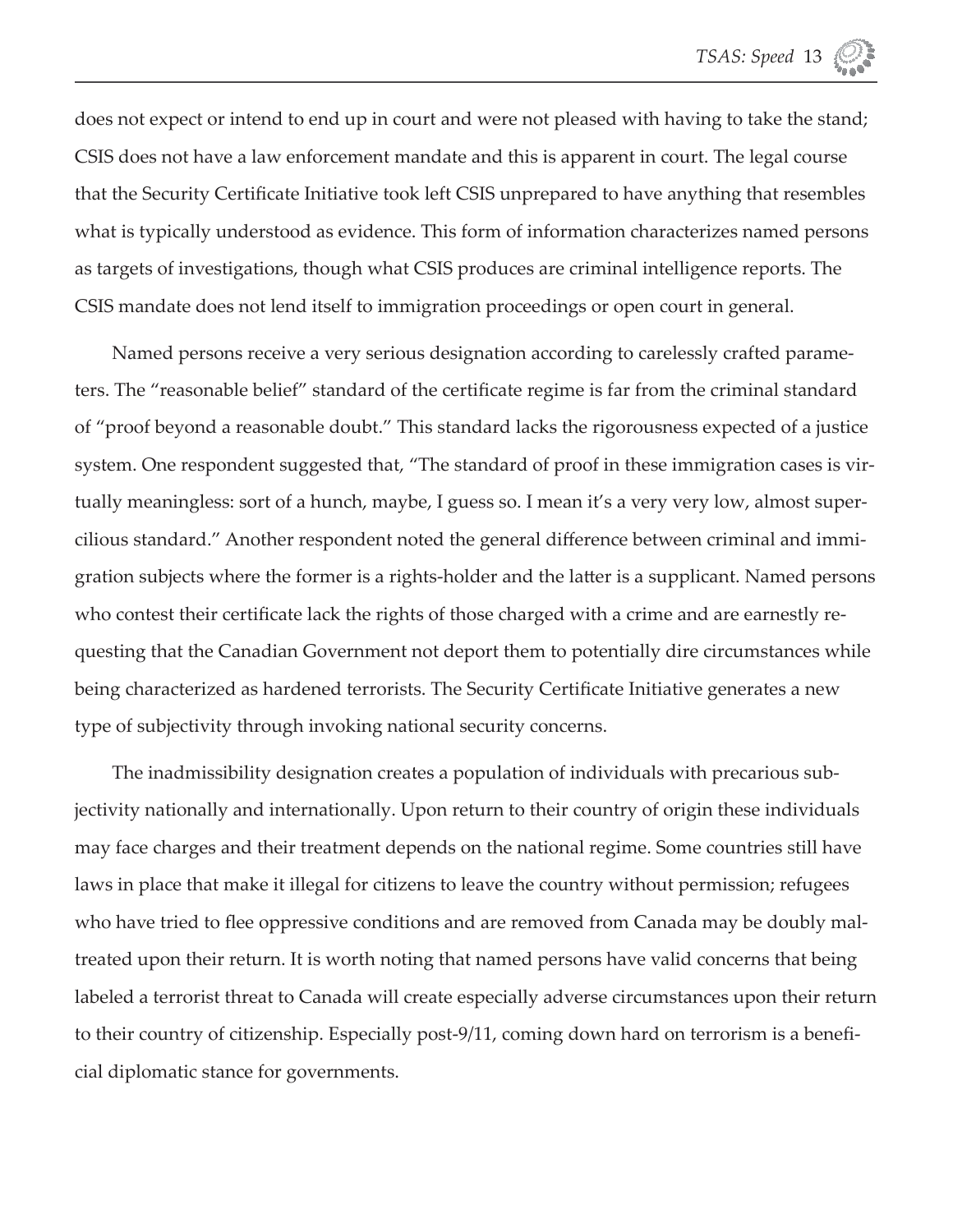#### **Technique: measures or actions taken to secure**

For Foucault (2007b), different techniques of governance function on their own scale allowing them to address their spatially confined problem, for example resource distribution within a city. Techniques can be "scaled up" and included in new apparatuses, but this opens up potential conflicts. The Security Certificate Initiative is a problem of governing because conventional criminal and immigration techniques do not work at the scale of national security; governing bodies attempt to transpose techniques between scales, but there is irreconcilability. Valverde (2015: 52) suggests that "In general, governing capacities and resources can always be flexibly re-assembled or shifted to another scale in such a way as to create assemblages of recycled governing techniques and capacities that serve novel purposes."13

Through the Security Certificate Initiative, detention and deportation are aimed at individuals that have not been formally charged with criminal offences nor immigration status offences; named persons have typically had legal status in Canada. The most recent certificates have been issued against individuals accused of terrorist connections, but applying the label of "terrorist" is precarious as they are not facing formal charges of terrorism. A shift in the security environment is evident in that legal recourse available in the criminal and immigration systems is no longer thought to be enough to manage the capacities of the (unknown) threat. The logics and practices of dealing with crime and migration require a shift of scale to address national security concerns.

One problem with the Security Certificate Initiative is how the techniques of detention/ containment and deportation shift between scales and work in harmony or in conflict with one another. Normal practices that are well-established in the conventional criminal and immigration proceedings are used within the Security Certificate Initiative, but are operating at different levels of (il)legality. Some shift scales easily while others generate conflict. Such conflict reflects government as a "congenitally failing operation" and fosters new strategies to think about problems in relation to scale (Miller and Rose 2008). The designation of "inadmissibility" is an acceptable legal tool for the state, however the lack of conventional "evidence" for the inadmissible designa-

<sup>13</sup> Valverde (2015: 57, 78) notes the differences between ideas of chronotopes (time-space) through scale and Foucault's theory of governmentality, but I engage with both in an attempt to explain why conflict arises and why conflict is acceptable to/for governance.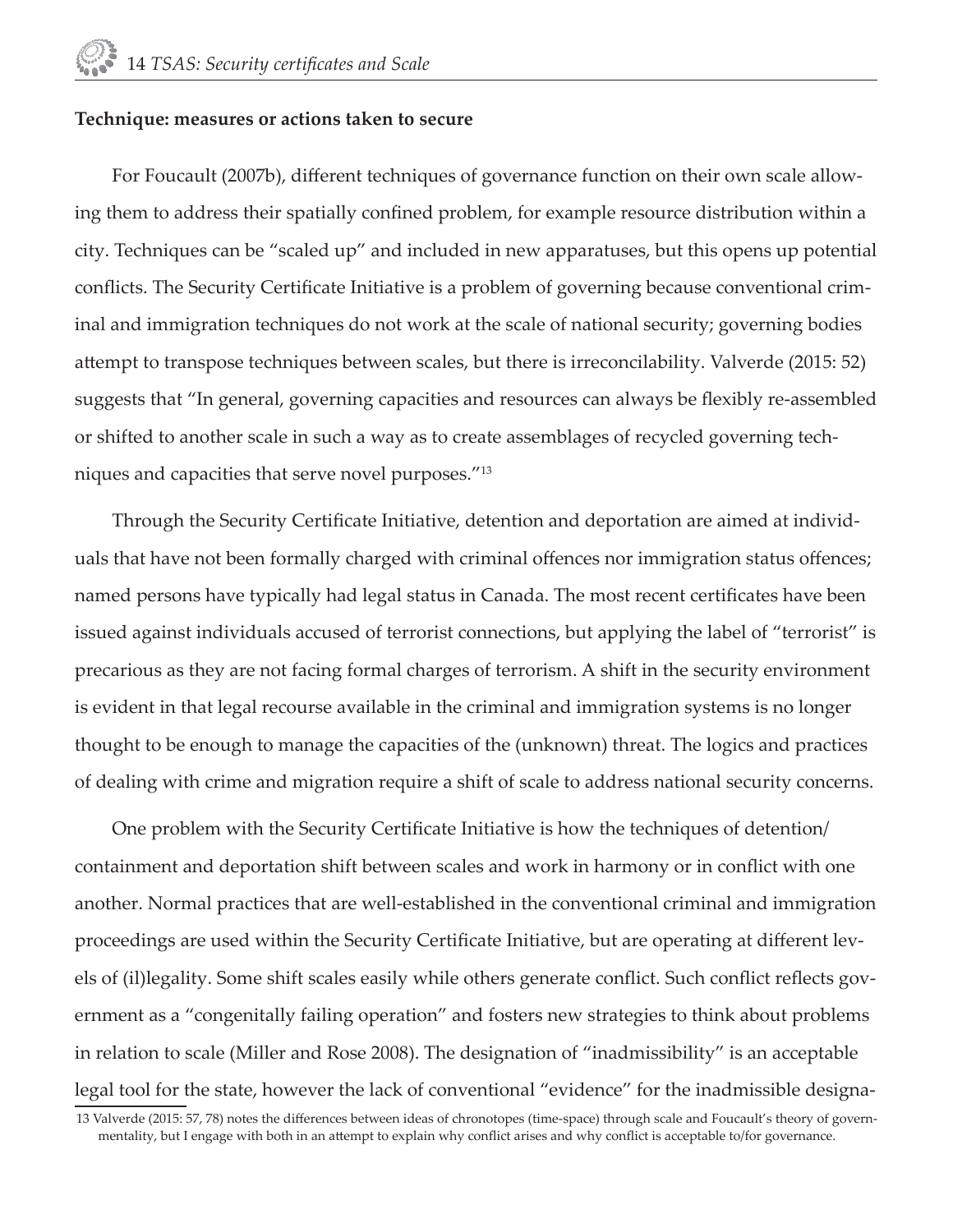tion makes indefinite detention problematic at a Constitutional and human rights level.

The creation of the Kingston Immigration Holding Centre resolved the legal concerns of indefinitely housing not-charged, not-convicted individuals in provincial detention facilities designated for criminal offenders serving less than two years. The four men held at the Kingston Immigration Holding Centre were eventually released on conditions that reflect what are typically understood as bail and house arrest. The appropriation of containment techniques from the criminal justice system for use in immigration proceedings that lack evidence of wrongdoing is concerning. The named persons released from the Kingston Immigration Holding Centre face restrictions that are harsher than those applied to individuals charged and/or convicted of very serious criminal offences. The stringent release conditions have slowly been eased, but whether this is a result of court challenges or organic risk reassessment is not completely clear. The court challenges to implement less restrictive release conditions have been lengthy and required significant work and resources from both lawyers and advocates against certificates.

Risk logic suggests that dangerous offenders be incapacitated and prevented from committing harmful acts. Risk assessments involve factors of magnitude and likelihood. An individual that is a threat to national security is assumed to be at risk for committing an act that is especially significant in magnitude; it affects the entire national population. Affecting a single victim is undesirable but is lower in magnitude than a breach of national security, though theft and murder differ in magnitude even at the individual level. The magnitude of a national security risk suggests that any individual who is at risk for causing such catastrophe be incapacitated to the best of the government's ability. It is understood that house arrest, even with strict conditions, is reserved for low risk offenders, not individuals who threaten an entire nation. The detention that occurs under the Security Certificate Initiative is a departure from conventional risk logic in that national security offenders are released from detention facilities.

The second component of risk assessment is the likelihood that the individual will commit the act and this is determined through statistical analysis. This analysis considers the individual's past actions against those of others who have done the same thing and what future action was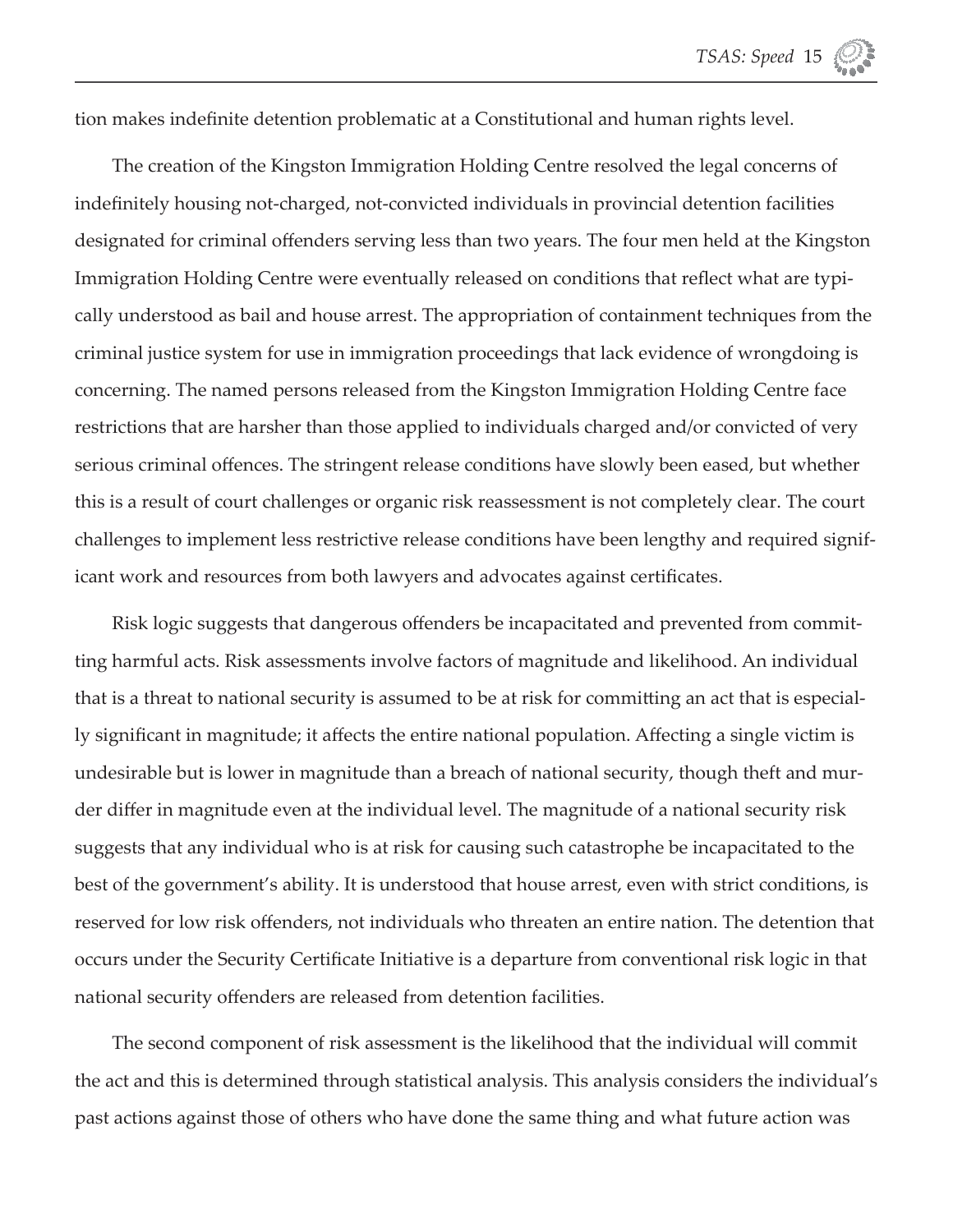carried out. The evidence against national security offenders is pre-emptive—the non-event. Risk assessment based on what has not happened defies risk's logic of predicting future behaviour based on past actions. The situation of national security offenders is not explicitly reflected in the risk literature despite the need to mitigate any risk named persons may pose.

Ball, Huff, and Lilly (1988) examine house arrest policies as a correctional alternative in multiple American states. They provide an introduction laying out the historical progression of house arrest as a strategy, pointing out that it reduces the emphasis of institutional confinement on rehabilitation. As a technique for managing a socially problematic population, home confinement satisfies both calls for retribution and concerns regarding the harshness of institutional confinement, and addresses the significant cost of imprisonment (Bagaric 2002; Keay 2000). The Security Certificate Initiative makes electronic supervision of individuals not charged, convicted, or sentenced possible; however, it does not follow the appropriate process of criminal justice-based "home confinement," making it different even from pretrial programs as Maxfield and Baumer (1990) and Baumer, Maxfield, and Mendelsohn (1993) discuss.

Review of the literature suggests that home confinement should be used for individuals for whom incapacitation is not a concern and that it should be limited to short sentences. Neither the assessment of being low risk nor the short-term sentence directly applies to named persons. Rather named persons are assessed as national security risks (a risk that has a different kind of calculation) and detention is indefinite. This difference in the way risk is calculated is relevant to my argument as it suggests the existence of a new temporal and spatial scale. In a situation as serious as national security and terrorism the expectation is that individuals would be detained with the highest level of supervision; this made the grounds of a maximum security prison an appropriate place geographically for the Kingston Immigration Holding Centre, though problematic legally and jurisdictionally. Under the Security Certificate Initiative institutional confinement is scaled down and home detention is scaled up, but there is conflict evident in court challenges of the CBSA-monitored conditions of release. The Security Certificate Initiative operating on a new scale was not set to accommodate such criminal justice practices under administrative law.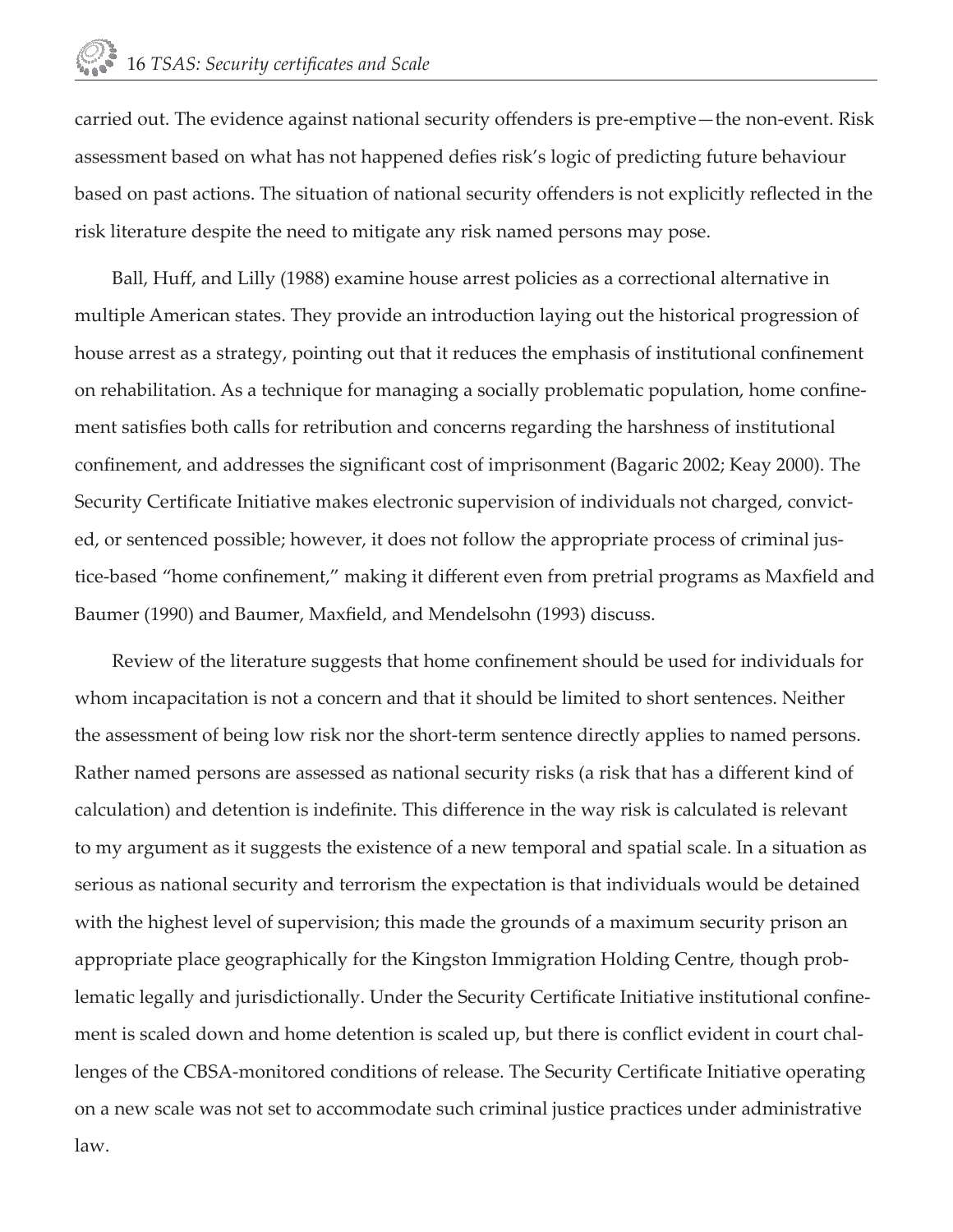Feeley and Simon (1992) cite that parole and probation are justified as a means of reintegration, but with New Penology are understood as cost-effective long-term management of dangerous populations. Here recidivism is understood as the measure of successful population management, rather than system failure. The appropriate population is managed when high-risk members are moved to more intense custodial controls. The contemporary concern with management is evident in the execution of provincial Electronic Supervision Programs. The development of techniques to monitor individuals has vastly changed the supervisory roles, and clientele, of parole and probation officers. The ability of 24-hour monitoring allows for conditional sentencing. With technological advances, many more individuals are released into the community and monitored electronically, rather than being detained in institutions. No breeches were documented for the named persons despite the stern conditions and diligent monitoring by CBSA officials. Following the above logic, this indicates that this is not a population that requires such close managing. The level of risk that named persons pose is considered within multiple court documents; possible innocence aside, whether these individuals are the ultimate terrorist sleeper cell or have become obsolete to their network is the concern for the government.

Though Mazey (2002) attempts to distinguish between rehabilitation and punitive measures, this is an ill-defined area. Mazey (2002) emphasizes appropriate supervisory resources in an examination of court cases that consider conditional sentences and house arrest. The home detention literature stresses the importance of resources such as electronic monitoring with regard to appropriate levels of supervision. The concern of expense with mass use cannot be directly applied to the Security Certificate Initiative as the conditions of release for the detainees are stricter and seemingly individualized. Monitoring for named persons on release includes measures such as Global Positioning System (GPS) ankle bracelets, indoor and outdoor camera surveillance, telephone and mail intercepts, constant supervision, and eyes-on surveillance for outings. Such conditions can only be justified as preventative under the Security Certificate Initiative, but seem punitive. Stringent release conditions are a point of concern for Gibbs and King (2003) with regards to oppressive surveillance impacting the families of those being monitored; Martinovic (2010) similarly documents multiple studies on the strain felt by those subject to home detention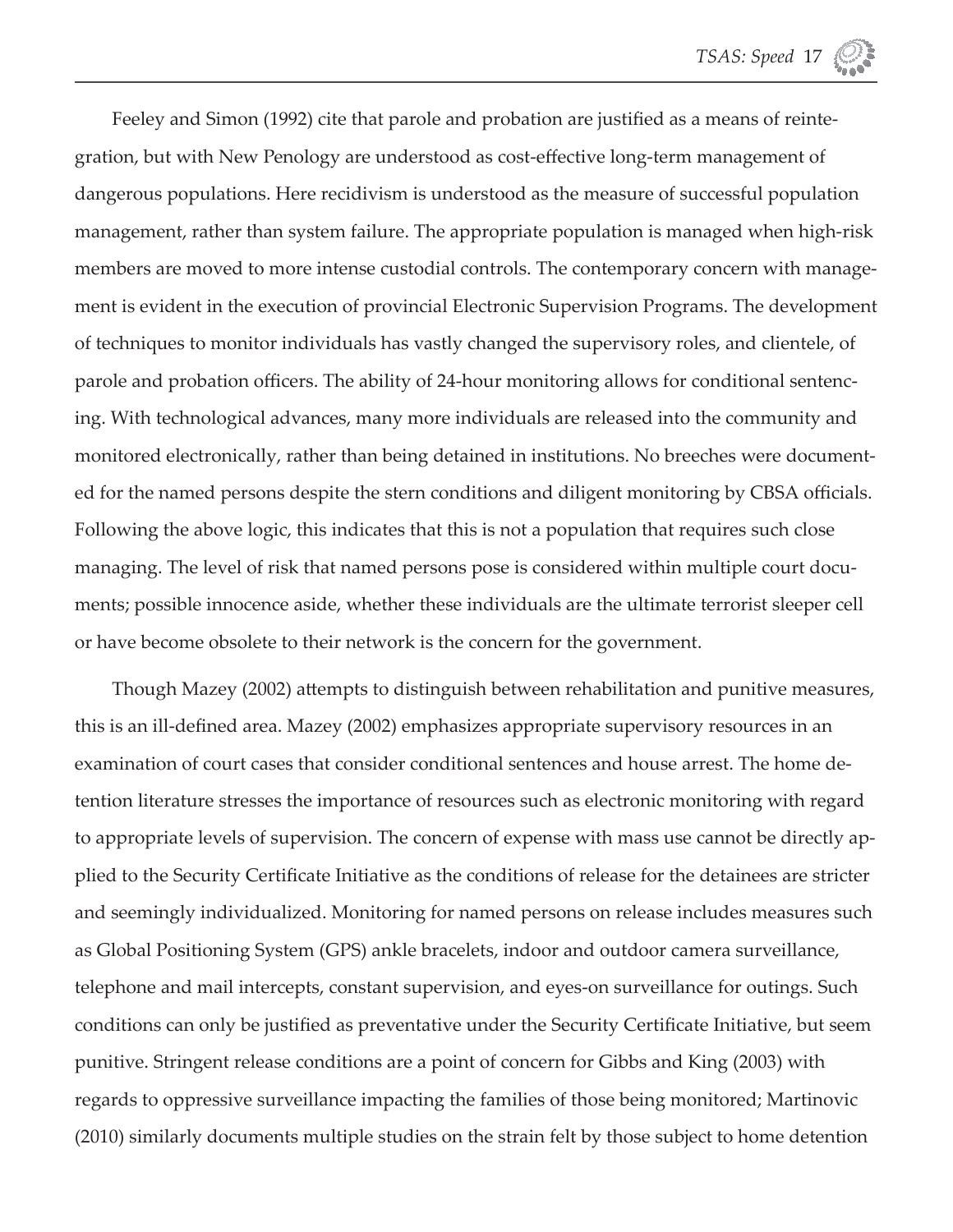as well as their co-habitants. The effects of the release conditions on named person Mohammad Mahjoub's family were so significant he voluntarily returned to the Kingston Immigration Holding Centre. Mohamed Harkat's wife likens herself to a jailer having had to constantly supervise her husband at home in accordance with CBSA release conditions.

As a part of population management, aggregates with particular risks may be kept separate from those with differing levels of risk. Previously, criminal and migration detention were separate systems that managed different populations in different facilities. According to Bosworth (2011), the separation of criminal and migrant processes is diminishing in England and Wales. Similar trends are reflected in the cases of four named persons initially being held in provincial criminal custodial facilities for a lengthy period of time prior to being transferred to immigration holding on the grounds of a federal penitentiary. This also reflects what Aas (2011) sees as evidence of the blurring of boundaries that create the "crimmigrant other" and is similar in consequence to what Mainwaring (2012a) views as detention being used politically to construct an advantageous scenario for government. Anti-immigrant practices that create the statuses of immigrant and "other" leave entire populations vulnerable to detention and deportation. Immigration detention is meant to be short-term holding that leads to release (on conditions) or deportation. The presumed short-term stays do not require the same programming and support that prisons offer. However, administrative problems in carrying out removal orders make for lengthy stays. Individuals who experience extended stays in short-term holding do not have access to resources and programming that convicted criminal populations do.

Citing that deportation raises questions about commitment to various human rights and that the inability to deport demonstrates state impotence, Bosworth (2011) notes a tension where state power exists in the ability to indefinitely detain. And importantly, once detained, an immigrant is always deportable. This parallels an argument that de Genova (2007) makes with regards to "voluntary departure" upon detention no longer being an option for those detained in connection with terrorism post-9/11. Suspicion is all that is required for this type of detention that creates the vulnerable and exploitable status of being "deportable." The only safeguards that exist for individuals subject to deportation are human rights conventions that require understanding,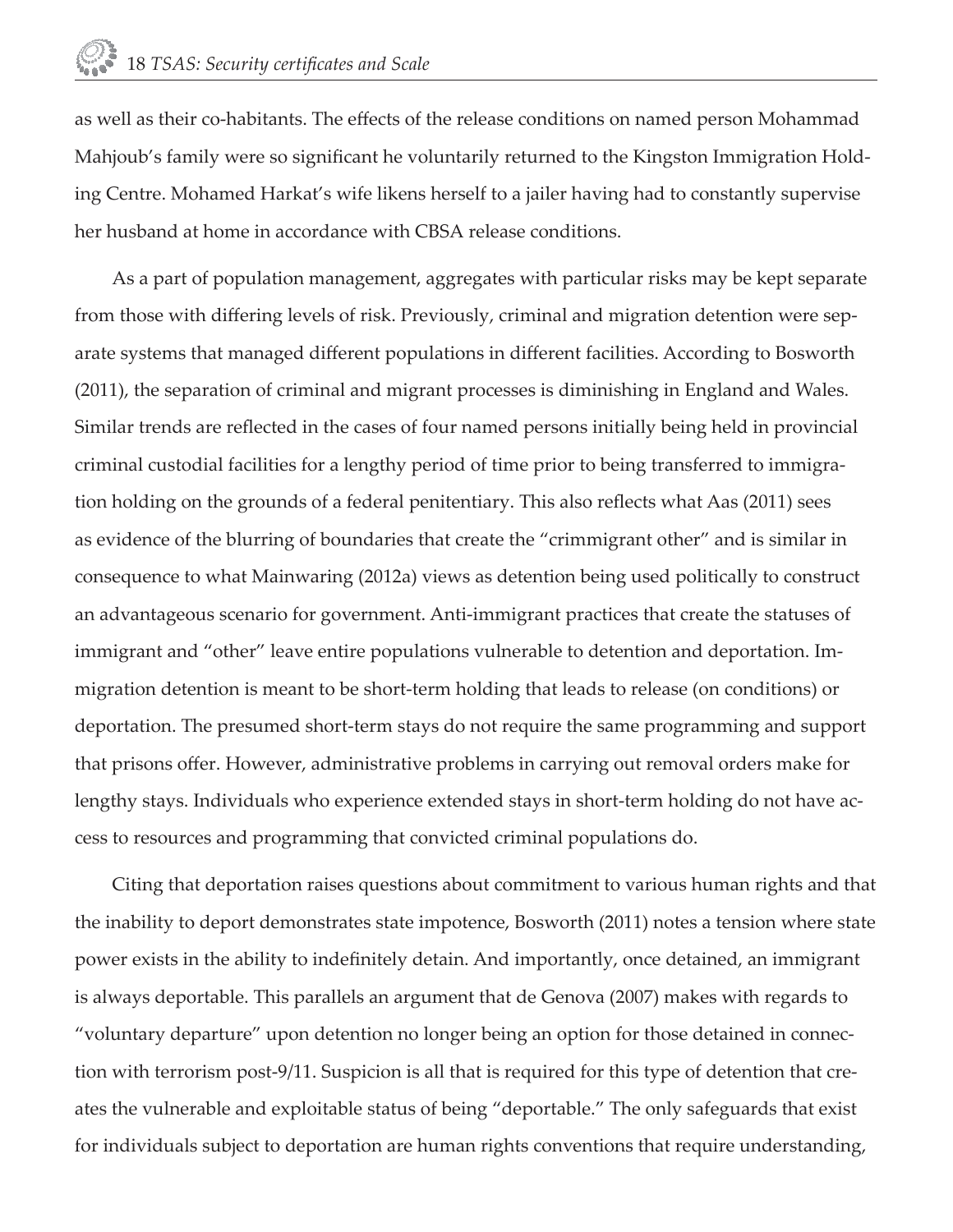resources, activation, and state willingness to participate. In addition to international bodies vying for protection of individual rights, there exist bodies such as the United Nations Security Council that passed a post-9/11 resolution requiring member states to pass laws to address terrorism. As Mainwaring (2012b) suggests, states may knowingly create and uphold laws that contravene protections put in place by higher courts. For example, the fundamental human right to not be deported to torture is not absolutely protected within Canadian law as a result of the Suresh decision (Diab 2008: 57). This right is balanced with national security interests. The designation of an individual as "inadmissible" allows even Convention refugees to be removed from Canada to probable torture.

The ultimate objective of the Security Certificate Initiative is the deportation of the threat. A question that goes along with this strategy is how the relocation of an individual outside of Canadian territory, and consequently the close supervision of Canadian authorities, generates security for Canada and Canadians. I posed this question in interviews with individuals working under the Security Certificate Initiative and respondents were unsure of the rationale for such measures. It is a risk assessment that the government makes and its efficacy is questionable. One respondent suggested that certificates are effective as a "disruptive" technique, but another noted that if an individual is a threat, they will likely continue to be one even if relocated to another country. If named persons are terrorists, they should face charges and be held accountable in criminal court. Surveillance (until a criminal charge can be laid), followed by a criminal charge, is a more rational and effective approach and is within the realm of acceptable state powers.

#### **Conclusion**

Understanding the combined nature of institutions, power, population, and technique as a machine, Miller and Rose (2008: 71) suggest that "programmes complexify the real, so solutions for one programme tend to be problems for another." Similar to Massumi's spillover effect, this is evident under the Security Certificate Initiative. Most obvious is the fact that security certificate processes as national security programming conflict with rights and justice. Each adjustment of the Security Certificate Initiative causes an unplanned ramification due to conflicting logics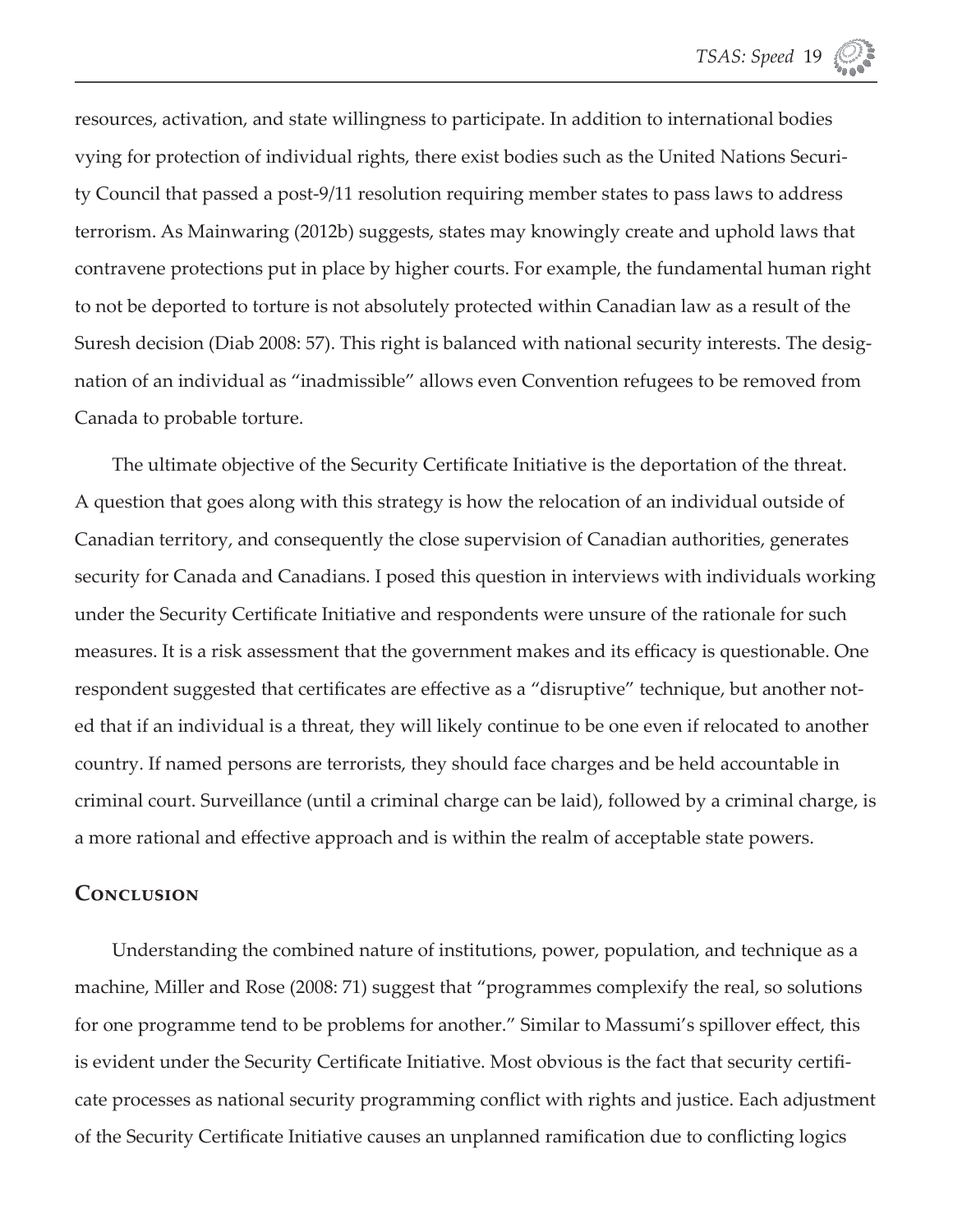and techniques. This is evident in the slow unraveling of what is meant to be detention prior to an expedited deportation: what was meant to be an expedited deportation order now results in indefinite detention; detention times exceeding two years in provincial facilities led to the creation of the Kingston Immigration Holding Centre; and the indefinite detention solidified by the Kingston Immigration Holding Centre led to illogical house arrest. The outcomes of this up- and down-scaling is a system that has left individuals caught up in ongoing court challenges with undefined futures. Some respondents felt that now that the Security Certificate Initiative has been "worked out," and the role of special advocate has been incorporated, the process would go much more smoothly if a new certificate is issued. But as some respondents noted, this working out has been done on the backs of individuals who have had their certificates dropped or quashed. Further, the government objectives of the Security Certificate Initiative as an anti-terrorist measure are left largely unfulfilled as dropped and quashed certificates indicate.

It must be noted that despite the many remaining concerns surrounding the Security Certificate Initiative, a great deal of positive progress has been made. Many dedicated lawyers and advocates continue to spend a great deal of time doing work such as writing submissions and conducting studies to advise the government,<sup>14</sup> in addition to working tirelessly on the individual cases. Without such work and concern, the initiative would not have introduced protections such as the special advocates, who contribute to the fairness of the current procedure. Further, the courts continue to rely on individuals dedicated to studying law to offer insight into past and future decisions.

Though no certificates have been issued recently, it is important to consider the Security Certificate Initiative as a possible measure against suspected terrorists. Bill C-51, passed in May of 2015, includes amendments to Division 9 that reduce the powers of special advocates. These amendments indicate that this legislation is still viable according to the Canadian Government. Extended government secrecy, evident in the Combatting Terrorism Act (2013) and increased use of IRPA Section 86 and 87 proceedings, indicate an ever growing concern with national security. The Security Certificate Initiative formalizes the use of special advocates and *amicus curiae* 

<sup>14</sup> See Forcese and Waldman (2007) for a thorough consideration of how Canada's Special Advocate Program compares internationally.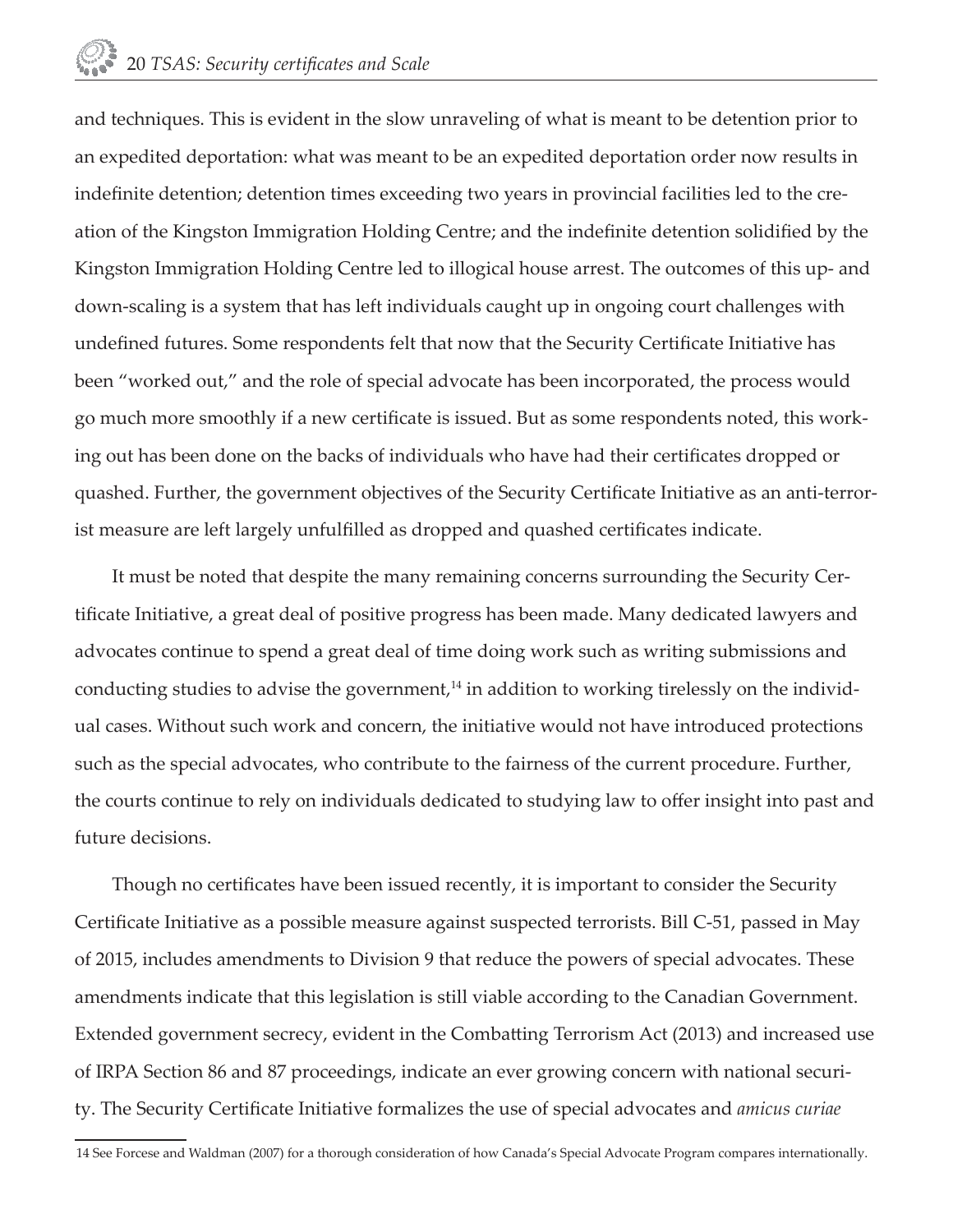in proceedings that involve secret information and consequently regularizes the use of secret information in both criminal and immigration proceedings. Increased government concern with home-grown terrorism indicates an evolution of the terrorist threat. Despite the changing threat, studying the Security Certificate Initiative provides insight into what does, and does not work, in the fight against terrorism.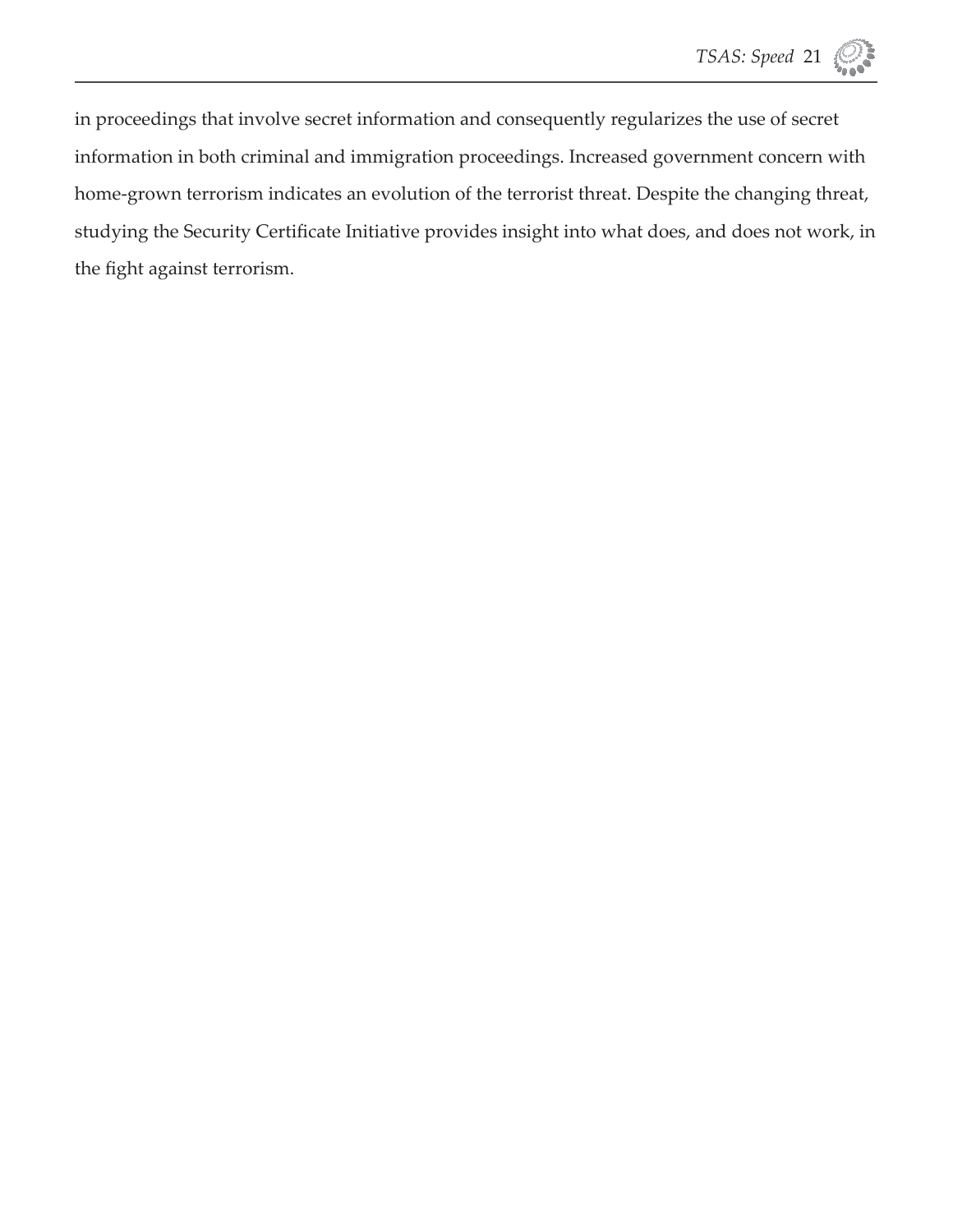#### **References**

- Aas, K.F. 2011. 'Crimmigrant' bodies and bona fide travelers: Surveillance, citizenship and global governance, *Theoretical Criminology,* 15(3): 331-346.
- Agamben, G. 2003. *Stage of Exception*. Translated by Kevin Attell. Chicago: The University of Chicago Press.
- Agamben, G. 1995. *Homo Sacer: Sovereign Power and Bare Life.* Translated by Daniel Heller-Roazen. Stanford: Stanford University Press.
- Aiken, S. 2001. Manufacturing "Terrorists": Refugees, National Security and Canadian Law (Part 2), *Refuge,* 19(4): 116-133.
- Aitken, R. 2008. Notes on the Canadian exception: security certificates in critical context, *Citizenship Studies,* 12(4): 381-396.
- Anderson, B. 2013. Security and the future: Anticipating the event of terror, *Geoforum,* 41: 227-235.
- Anderson, B., and P. Adey. 2012. Governing events and life: 'Emergency' in UK Civil Contingencies. *Political Geography,* 31: 24-33.
- Anti-Terrorism Act. S.C. 2001, c. 41. http://laws-lois.justice.gc.ca/eng/acts/A-11.7/
- Bagaric, M. 2002. Home Truths About Home Detention, *The Journal of Criminal Law,* 66(5): 425- 443.
- Ball, R. A., C. R. Huff, and J. R. Lilly. 1988. *House Arrest and Correctional Policy: Doing Time at Home.* Studies in Crime, Law and Justice Series Vol. 3 edited by J. A. Inciardi. Sage Publications.
- Baumer, T. L., M. G. Maxfield, and R. I. Mendelsohn. 1993. A Comparative Analysis of Three Electronically Monitored Home Detention Programs, *Justice Quarterly,* 10(1): 121-142.
- Bell, C. 2011. The Freedom of Security: Governing Canada in the Age of Counter-Terrorism, UBC Press.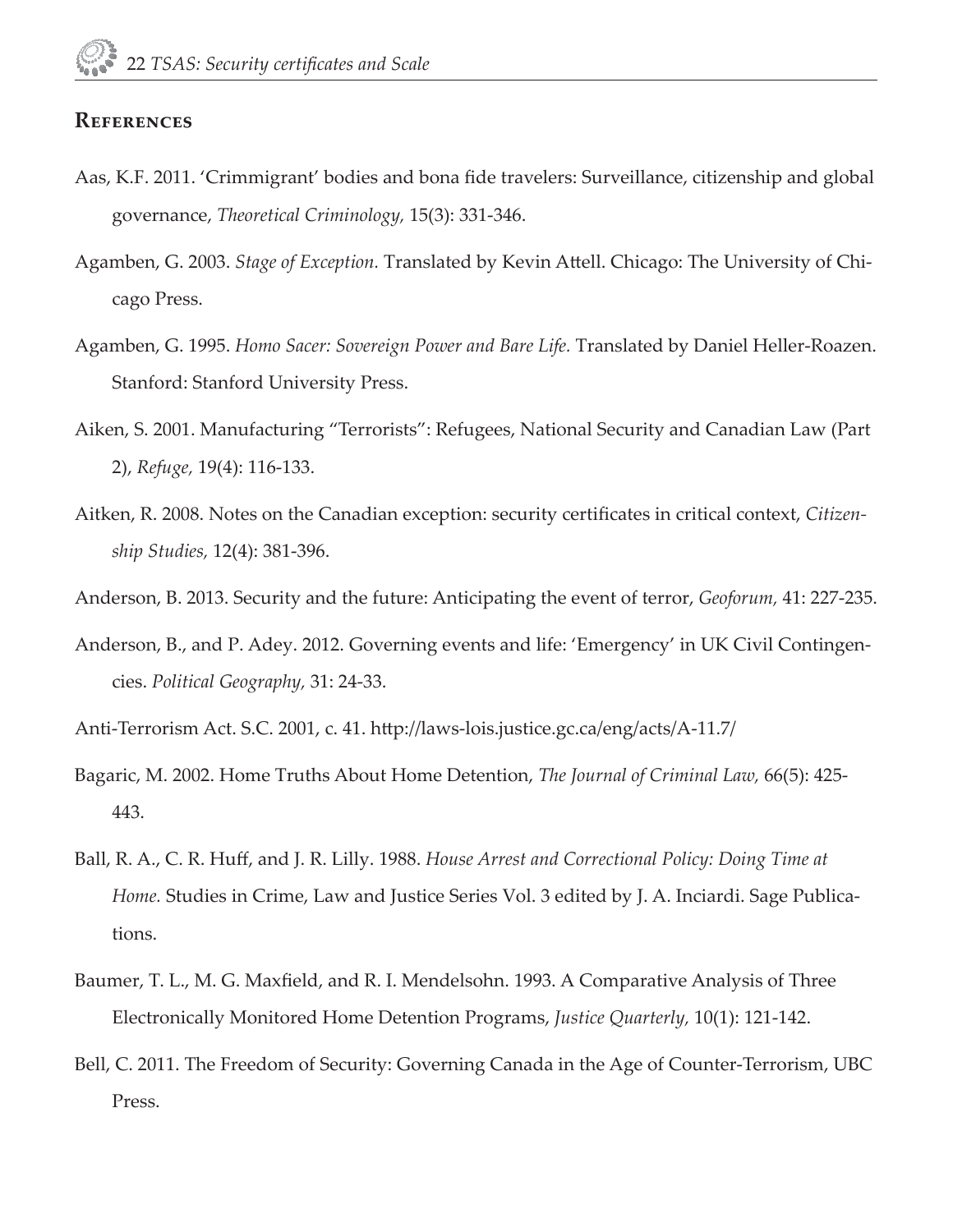- Bell, C. 2006. Subject to Exception: Security Certificates, National Security and Canada's Role in the "War on Terror," *Canadian Journal of Law and Society,* 21(1): 63-83.
- Bosworth, M. 2011. Deportation, Detention and Foreign-National Prisoners in England and Wales, *Citizenship Studies* 15(5): 583-595.
- Canada (Citizenship and Immigration) *v*. Harkat, 2014 SCC 37, [2014] 2 S.C.R. 33. https://scc-csc. lexum.com/scc-csc/scc-csc/en/item/13643/index.do
- Canadian Charter of Rights and Freedoms, Part I of the Constitution Act, 1982, being Schedule B to the Canada Act 1982 (UK), 1982, c 11. http://laws-lois.justice.gc.ca/eng/const/page-15.html

Constitution Act. 1982. http://laws-lois.justice.gc.ca/eng/const/page-15.html

- Charkaoui *v.* Canada (Citizenship and Immigration), [2007] 1 S.C.R. 350, 2007 SCC 9. http://scccsc.lexum.com/scc-csc/scc-csc/en/item/2345/index.do
- Charkaoui *v*. Canada (Citizenship and Immigration), [2008] 2 S.C.R. 326, 2008 SCC 38. http://scccsc.lexum.com/scc-csc/scc-csc/en/item/5482/index.do
- Code, M. and K. Roach. 2006. The Role of the Independent Lawyer and Security Certificates, *Criminal Law Quarterly,* 52: 85-111.
- Collier, S. J. and A. Lakoff. 2008. Distributed preparedness: the spatial logic of domestic security in the United States, *Environment and Planning D: Society and Space* 26: 7-28.
- Combating Terrorism Act, S.C. 2013, c. 9, Assented to 2013-04-25. htt p://laws-lois.justice.gc.ca/ eng/annualstatutes/2013\_9/FullText.html
- Criminal Code. R.S.C., 1985, c. C-46. htt p://laws-lois.justice.gc.ca/eng/acts/C-46/
- Dean, M. 2010. *Governmentality: Power and Rule in Modern Society, 2nd ed*. Sage Publications.
- De Genova, N. 2007. The Production of Culprits: From Deportability to Detainability in the Aftermath of "Homeland Security," *Citizenship Studies,* 11(5): 421-448.
- Deleuze, G. and F. Guattari. 1983. *Anti-edipus: Capitalism and Schizophrenia*. Translated by R. Hurley, M. Seem, and H. R. Lane. University of Minnesota Press.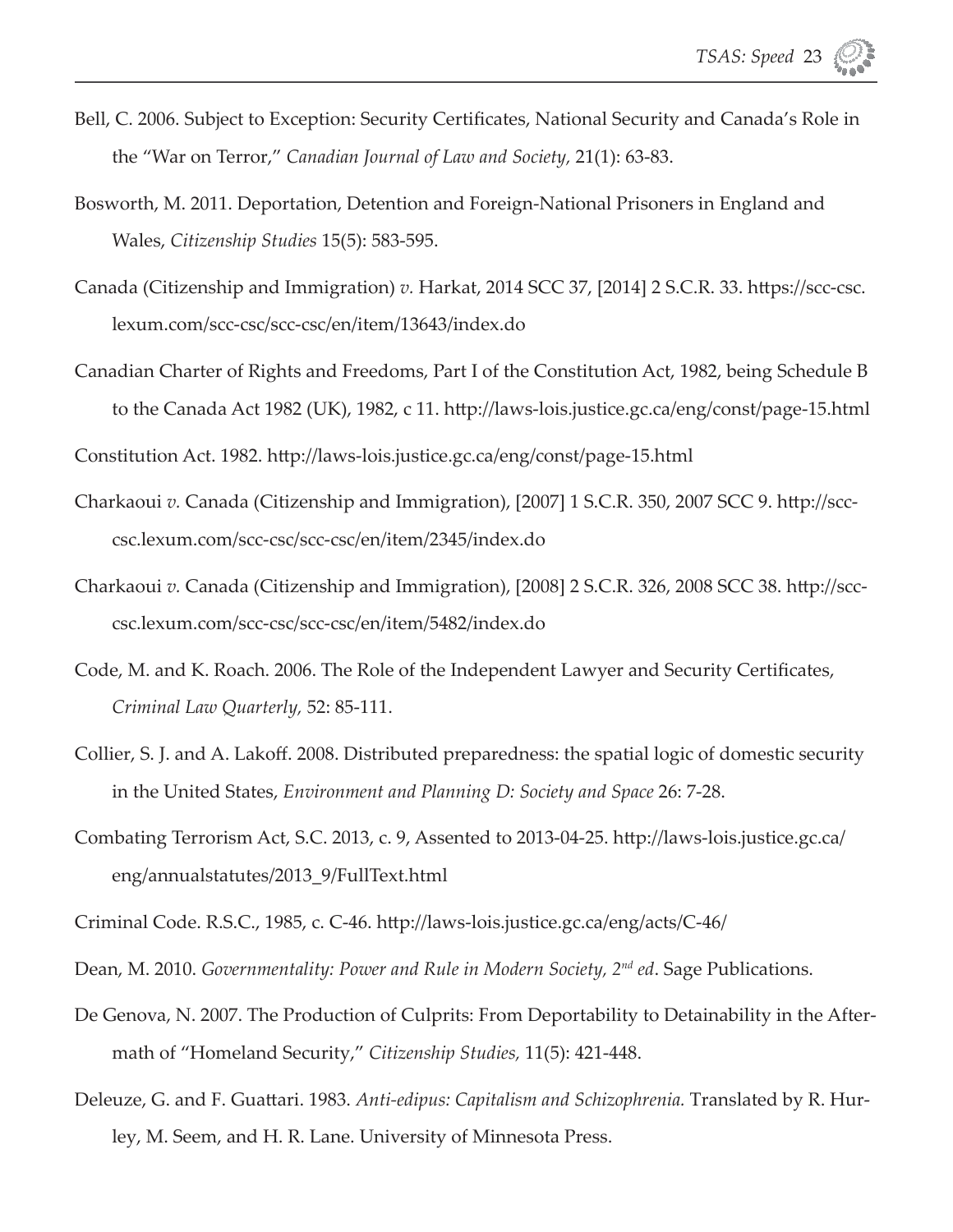- Diab, R. 2008. *Guantánamo North: Terrorism and the Administration of Justice in Canada.* Fernwood Publishing.
- Feeley, M. M. and J. Simon. 1992. The New Penology: Notes on the Emerging Strategy of Corrections and its Implications, *Criminology* 30(4): 449-474.
- Forcese, C. and L. Waldman. 2008. A Bismarckian Moment: *Charkaoui* and Bill C-3, *Supreme Court Law Review* 42: 355-414.
- Forcese, C. and L. Waldman. 2007. *Seeking Justice in an Unfair Process: Lessons from Canada, the United Kingdom, and New Zealand on the Use of "Special Advocates" in National Security Proceedings,* a Study commissioned by the Canadian Centre for Intelligence and Security Studies, with support of the Courts Administrative Service. http://aix1.uottawa.ca/~cforcese/other/ sastudy.pdf
- Foucault, M. 2007a. *Security, Territory, Population: Lectures at the Collège De France 1977-1978*. Edited by M. Senellart; Translated by G. Burchell, Palgrave Macmillan.
- Foucault, M. 2007b. Spaces of security: The example of the town. Lecture of 11th January 1978. *Political Geography* 26: 48-56.
- French, M. 2007. In the Shadows of Canada's Camps, *Social & Legal Studies,* 16(1): 49-69.
- Gibbs, A. and D. King. 2003. Home detention with electronic monitoring: The New Zealand experience, *Criminal Justice* 3(2): 199-211.
- Gregory, D. 2007. Vanishing points: Law, Violence, and exception in the global war prison in *Violent Geographies: Fear, Terror, and Political Violence.* Edited by D. Gregory and A. Pred. Routledge.
- Hudson, G. 2010. A Delicate Balance: Re Charkaoui and the Constitutional Dimensions of Disclosure, *Constitutional Forum,* 18(3): 129-138.
- Immigration and Refugee Protection Act. S.C. 2001, c. 27. http://laws-lois.justice.gc.ca/eng/ acts/I-2.5/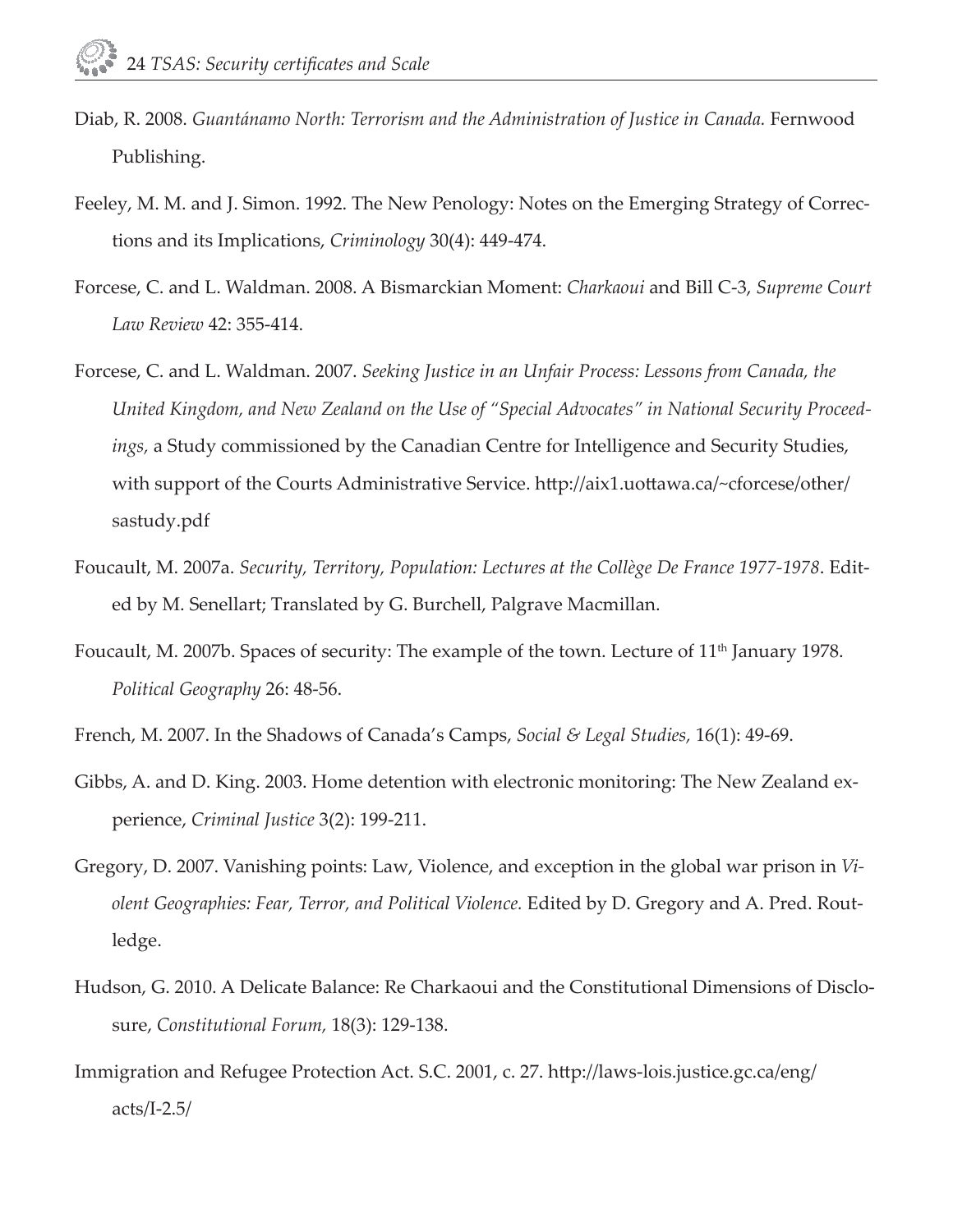- Kanstroom, D. 2005. Immigration Law as Social Control: How Many People Without Rights Does It Take to Make You Feel Secure? In *Civil Penalties, Social Consequences.* Edited by C. M. Mele and T. A. Miller. Routledge.
- Keay, N. 2000. Home Detention An Alternative to Prison? *Current Issues in Criminal Justice,* 12(1): 98-105.
- Larsen, M. and J. Piché. 2009. Exceptional State, Pragmatic Bureaucracy, and Indefinite Detention: The Case of the Kingston Immigration Holding Centre, *Canadian Journal of Law and Society,* 24(2): 203-229.
- Larsen, M. and J. Piché. 2007. Incarcerating the 'Inadmissible': KIHC as an Exceptional Moment in Canadian Federal Imprisonment, *YCISS Working Paper Number 45.*
- Larsen, M. 2008a. DRAFT- Exiting the Camp: Considerations on Re-Inclusion and the Termination of States of Exception in Canadian (In)security Politics, *Political Studies Association.*
- Larsen, M. 2008b. Governing Non-Citizens as Security Threats: Canada's Security Certificate Regime, *Paper presentation: YCISS Violent Interventions conference, and Workshop paper.*
- Mainwaring, C. 2012a. Constructing a Crisis: the Role of Immigration Detention in Malta, *Population, Space and Place,* 18: 687-700.
- Mainwaring, C. 2012b. Resisting Distalization? Malta and Cyprus' Influence on EU Migration and Asylum Policies, *Refugee Quarterly,* 31(4): 38-66.
- Martinovic, M. 2010. Increasing Compliance on Home Detention Based Sanctions through Utilisation of an Intensive Intervention Support Program, *Current Issues in Criminal Justice,* 21(3): 413-435.
- Massumi, B. 2015. *Ontopower: War, Powers, and the State of Perception*. Duke University Press.
- Massumi, B. 2009. National Enterprise Emergency: Steps Toward an Ecology of Powers, *Theory, Culture & Society,* 26(6): 153-185.

Massumi, B. 2007. Potential Politics and the Primacy of Preemption. *Theory & Event,* 10(2).